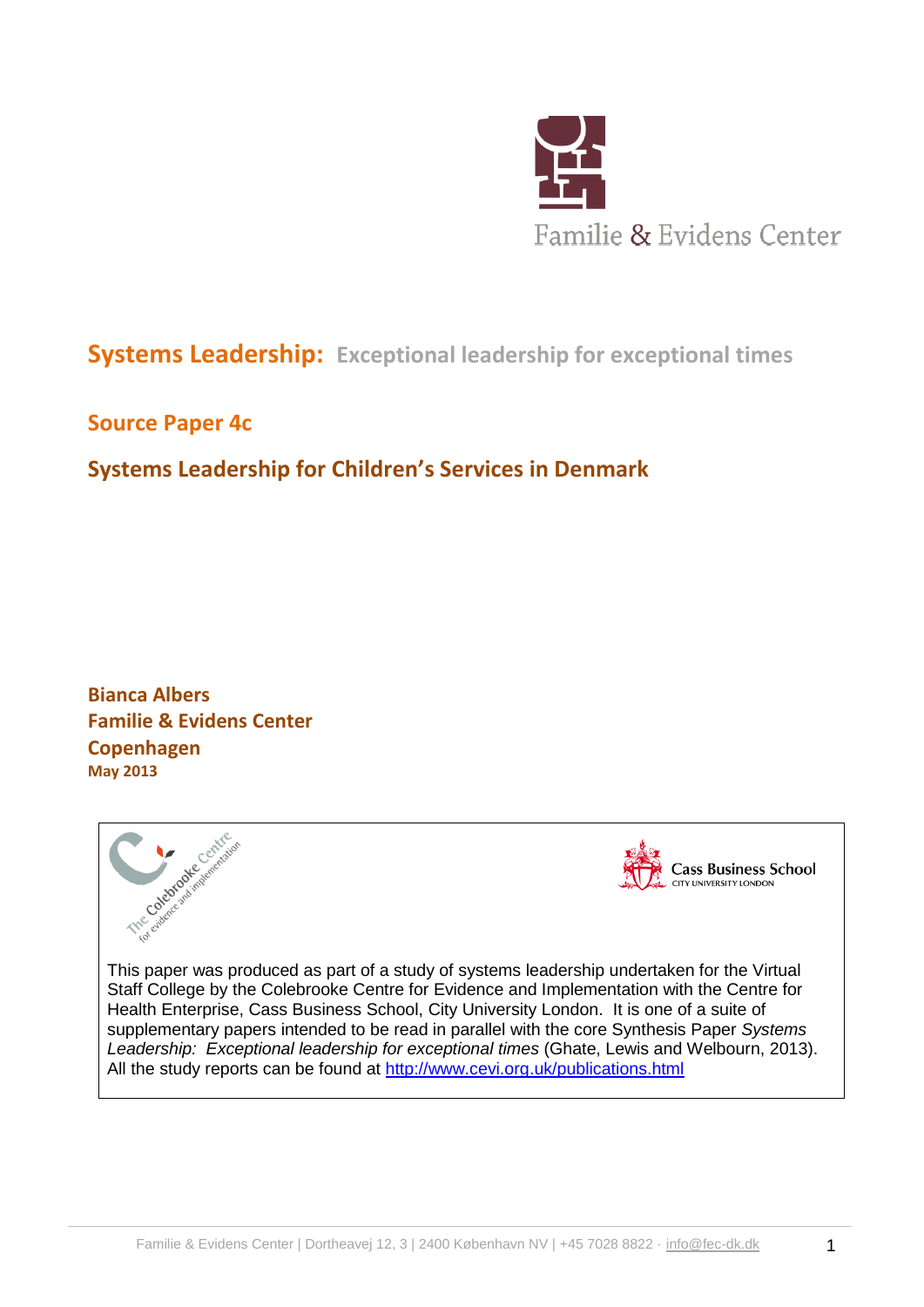| 1. The provision of services for children, young people and families in Denmark  3     |    |
|----------------------------------------------------------------------------------------|----|
|                                                                                        |    |
| 2. Management debate and literature: public sector management between NPM and          |    |
|                                                                                        |    |
|                                                                                        |    |
| 2.1.1. The CLIPS research programme - Collaborative Innovation in the Public Sector. 9 |    |
|                                                                                        |    |
|                                                                                        |    |
| 3. Projects focusing on cross-disciplinary and system-oriented management 12           |    |
|                                                                                        |    |
|                                                                                        |    |
|                                                                                        |    |
|                                                                                        |    |
| 3.2.2. Project 2: A dialogue on control and management in the public sector19          |    |
|                                                                                        |    |
|                                                                                        | 25 |

**Case study EBP musketeers: The Evidence-Based Practice (EBP) partnership between Herning, Holstebro and Ikast-Brande Municipality in Denmark……………………………………………………………………………………………………………………..21**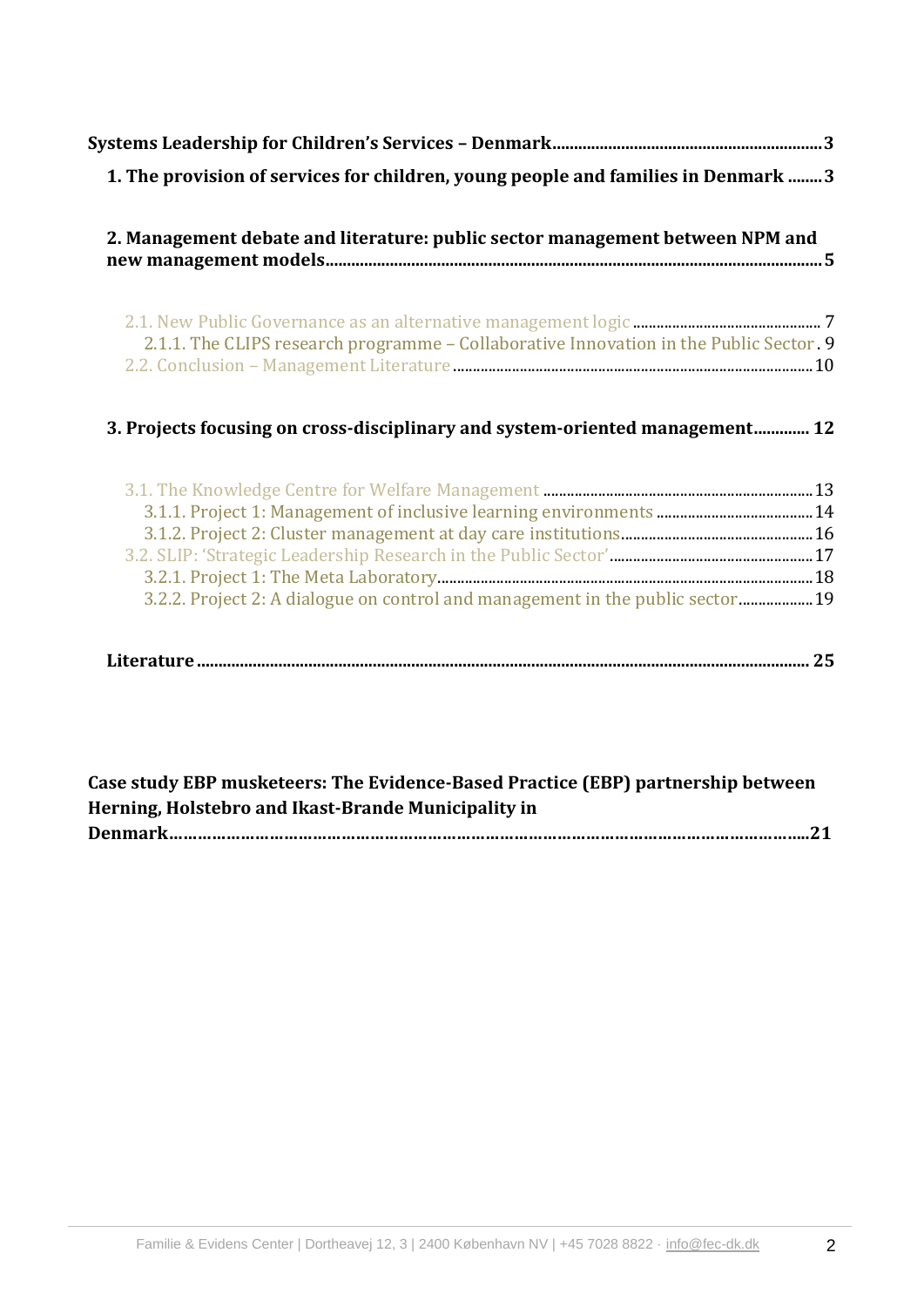### **Systems Leadership for Children's Services in Denmark**

**1. The provision of services for children, young people and families in Denmark**

In Denmark, services for children, young people and families are primarily provided by public sector organisations – be it within the so-called 'normal' area comprised of day care institutions and schools for children and young people whose service needs are covered by standard prevention, care and education services, or be it within the 'specialised' area comprised of services involving care, education, prevention and treatment for families with special needs. Private players may be involved in the provision of services but this will also be at the initiative of public authorities and typically based on an operating agreement or similar between the public entity ordering the services and the private supplier.

In general, the provision of services to Danish citizens by the public sector can be divided into three political/administrative levels: state, region and municipality. **At state level**, Denmark currently has 19 ministries, of which the Ministry of Social Affairs and Integration and the Ministry of Children and Education are two key ministries working within the area of children, young people and families. The overall responsibility for legislation and initiatives relating to the development of services for families with children and young people rests with these two ministries along with the responsibility for introducing important development initiatives in this area. Most of the initiatives to support families with special needs will be taken by the Ministry of Social Affairs and Integration, but also the Ministry of Children and Education will touch upon a social agenda in parts of its work, for example in relation to children and young people with special needs at school. The legislative and political agendas of the two ministries thus overlap in certain areas.

The main task of **the five Danish regions** is to administer the specialised Danish health sector but the regions are also responsible for tasks in the social sector, which makes them co-suppliers of social services to children, young people and families.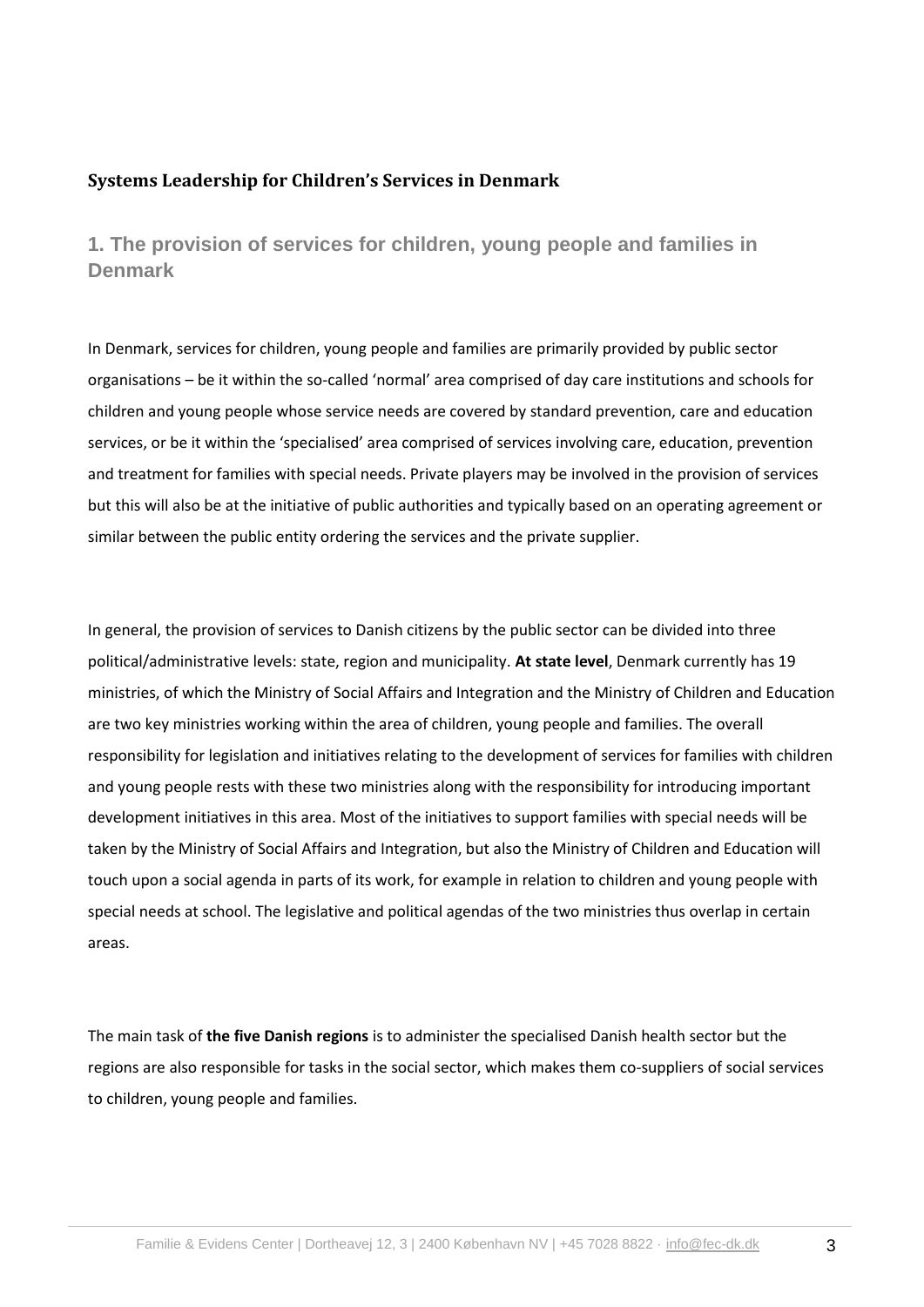In Denmark, the actual service production takes place at **the municipal level**, which in recent years has undergone extensive reforms. Until late 2006, the Danish municipal sector consisted of a total of 271 municipalities. These municipalities were partly responsible for a number of social tasks targeting the citizens within the area of children, young people and families; a responsibility they shared with the then 14 counties, which were mainly responsible for providing specialised social services to the citizens. **The 2007 municipal reform** changed this structure. One of the effects of the municipal reform was to reduce the number of municipalities in Denmark from 271 to 98. Of these, 65 municipalities were the result of a merger between two or more municipalities, while 33 municipalities remained unchanged. At the same time, the county authorities were abolished, and the previously mentioned five brand new regions were created.

In connection with this new geographical division, the municipal reform also led to a redistribution of the responsibility for a large number of tasks handled by the state, the municipalities and the new regions. As regards the municipalities, one of the main cross-sectorial purposes of the new distribution of responsibilities was to make the municipalities the main public sector entry point for citizens and companies and to establish a more logical and well-defined distribution of tasks and responsibilities between the different authorities, thus placing the overall responsibility for defined tasks with a single authority. The 2007 municipal reform was a huge and comprehensive reform, also from an international perspective. The reform created a new map of Danish municipalities and regions, it changed the distribution of work between public authorities, and it created new rules for financing and cost sharing.

The municipal reform also made the municipal council responsible for all citizens' advice services and for deciding and financing offers and services under the Danish Social Services Act. When the municipal reform came into force, the municipalities decided from the very beginning to take over approximately 80 per cent of the services previously provided by the counties, and today they are responsible for the following tasks relating to children, young people and families: in the social services area, the municipality is solely responsible for the financing and supply of services in addition to having the regulatory responsibility. In addition, the municipalities are responsible for childcare and primary and lower secondary schools, including remedial instruction and special assistance to young children with learning difficulties. Compared with the municipalities, the regions handle tasks best solved in a decentralised manner and demanding a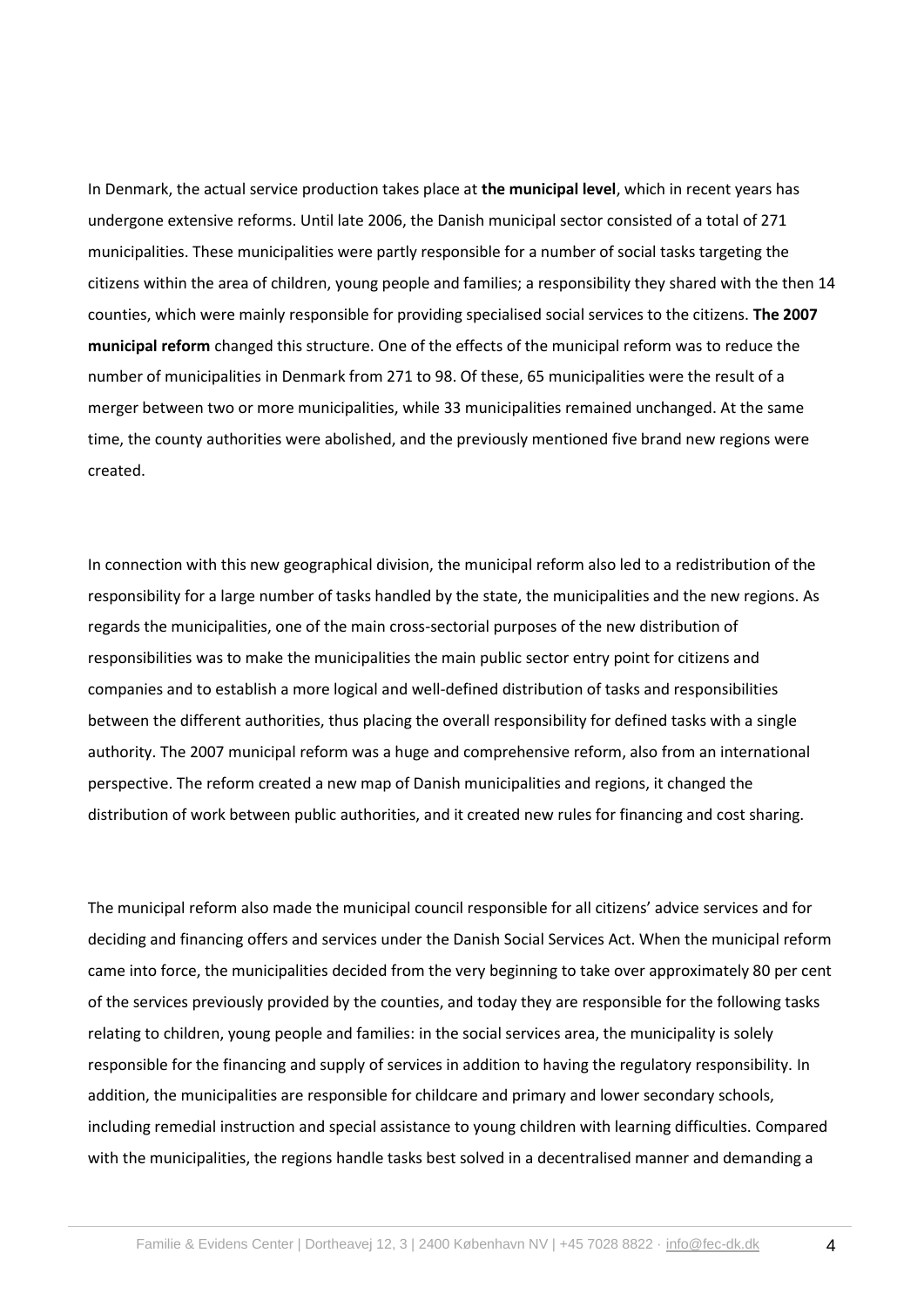larger population base than that of even large municipalities. The regions were therefore left with highly specialised relief services to people with disabilities, and the regions with their remaining, specialised social services thus assume the role of suppliers vis-à-vis the municipalities. This role is defined in annual framework agreements negotiated between the municipalities and the counties.

# **2. Management debate and literature: public sector management between NPM and new management models**

The 'management' topic has played and still plays an important role in the reform work of the Danish public sector and the associated public and scientific debate (the Danish Ministry of Finance, 2001, Goldschmidt & Fogh Kirkeby, 2005; Torfing, 2008; Dahl & Molly-Søholm, 2012). Similarly, 'public management' and 'welfare management' have been important topics in the Danish debate on how the welfare state should and must develop in the coming years in the light of scarce resources and the need for strict control (Greve, 2001; Digmann, 2004 & 2006; Schmidt-Hansen, 2005; Klaudi Klausen, 2006 & 2008; Melander, 2008; Pedersen, 2008; Sløk & Villadsen, 2008; Thuesen, 2010; Rennison 2011). In this regard, a survey from 2007 by the Epinion consultancy firm carried out on behalf of the Danish Ministry of Finance (Epinion, 2007) among the heads of institutions working within care for children and the elderly as well as the health sector showed that the managers across the sectors replied that they expected change management, motivation and involvement of employees as well as the development of employee skills to be the three major challenges in the coming years.

In the last five to ten years, a reaction to the previously prevailing New Public Management (NPM) discourse has dominated large parts of the debate and welfare management literature (Greve, 2007; Pedersen & Greve, 2007; Melander, 2008; Smith & Smith, 2010; Koss Rasmussen, 2010/2011; Pedersen, 2012).

One of the issues highlighted in this context is that the NPM management logic taken over from the private business sector cannot be adopted and implemented as is in the public sector whose *political nature*, particular *structure –* characterised by complex and fragmented political, administrative and interest-based networks as well as user and professional networks – and *task complexity* call for a different management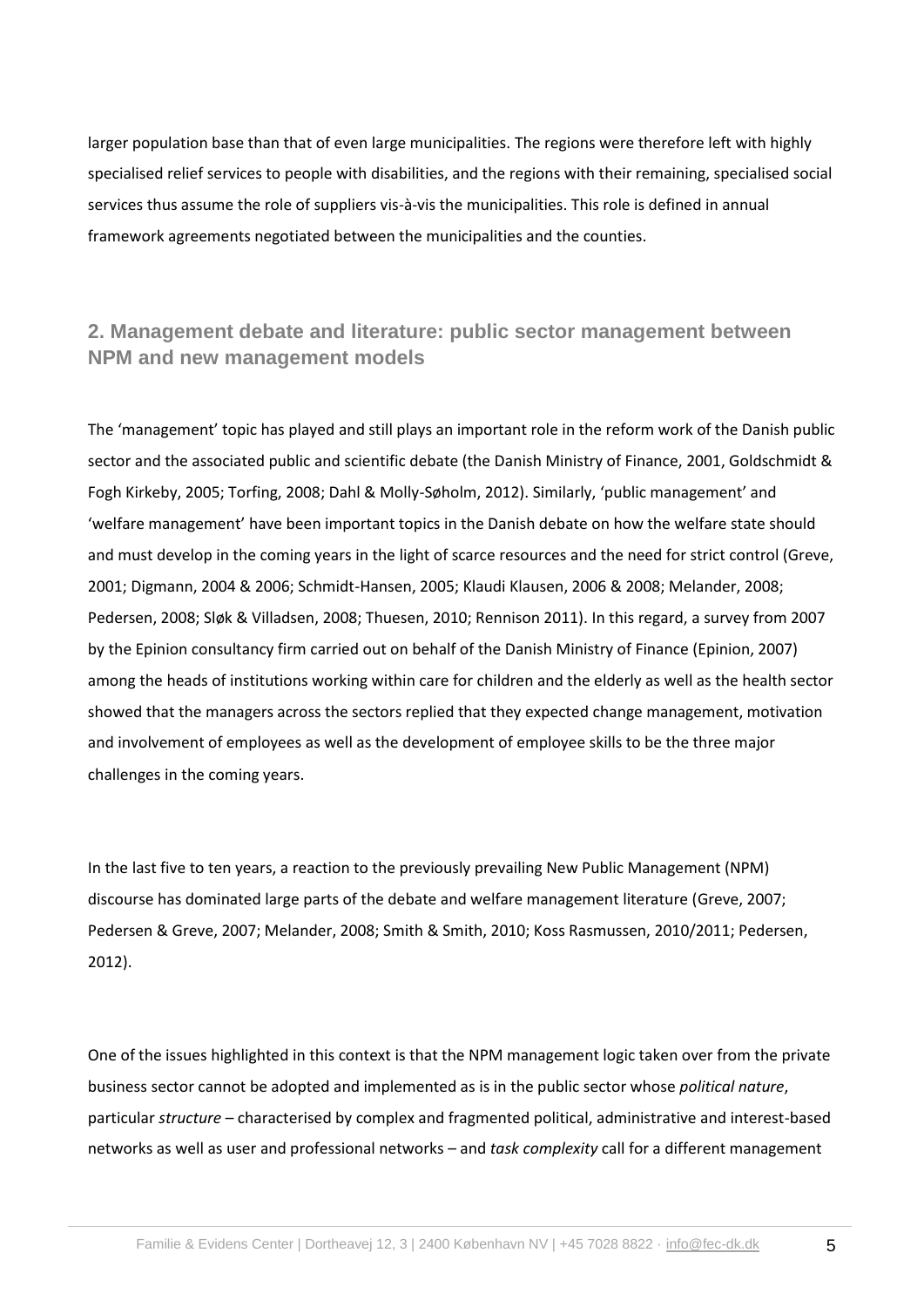logic and different models compared with the ones underpinning NPM (Rennison, 2000). The overall message in this debate and literature is that NPM-based reforms carried out within the last decade may have succeeded in creating a more efficient public sector with improved conditions for strategic management and a focus on achieving results, but the NPM reforms are also considered to have fragmented the public sector, prevented genuine involvement of stakeholders in the welfare production and created a control-focused system that has forced public sector employees to document processes and outputs without keeping an eye on whether the system was efficient and achieved its objectives of producing welfare for the end users: the citizens (Pedersen & Hartley, 2008; Sørensen, 2005).

In relation to the management task, in particular, it should be noted that tight financial control, increased focus on failures to meet quality standards, new needs and expectations among citizens, growing skills requirements, and organisational change processes cause welfare management to be steeped in dilemmas, contradictory requirements and 'far-out' issues. These 'far-out' issues have no obvious source and are not likely to be solved by a system that imposes a bureaucracy on the heads of institutions by insisting on different forms of documentation. Instead, what is needed is new management models that leave room for **co-management** (Danelund & Sanderhage, 2011) and a new form of **authenticity** resulting from control from within the organisation (Majgaard, 2012) and which create a new management figure in the form of **the welfare strategist** (Pedersen, 2012).

However, two specific angles are missing in this literature. Firstly, there are no publications that focus on management tasks within the area of children, young people and families. The majority of the publications adopt a cross-sectorial approach and do not distinguish between management tasks within the technical field and the environment and management tasks and those that occur in the social sector or in connection with other forms of **human services**.

Secondly, this literature makes no call for 'system leadership', defined as "an activity that maximises the effect of leadership across a system, and that is based on principles such as joined learning, professionalization of operations, continuous quality assurance and improvement, networking and collaboration among different stakeholders in order to operate, learn and improve itself for the benefit of end users". In any case, the English concept of 'system leadership' plays no role in current Danish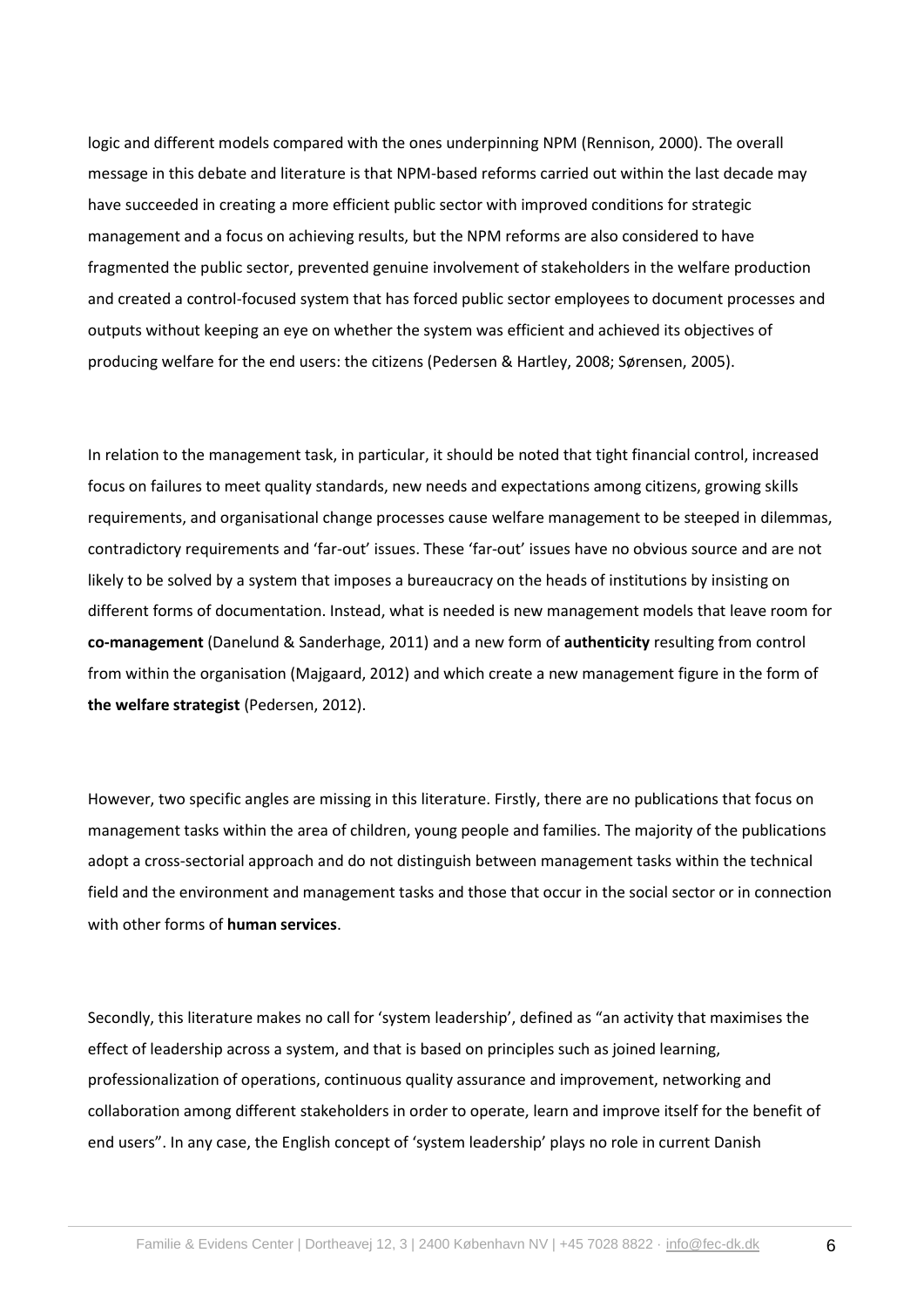management literature.

One exception is Digmann, who in a short article from 2004 describes his understanding of system leadership as follows: *"In this article, system leadership is understood as the type of management practised explicitly in a coded management language. System leadership is often practised consciously in written notes, which is why it is capable of conquering time and space. System leadership implies a requirement for describing visions and defining strategies; for planning and setting goals; and for measuring, controlling and documenting the effect. System leadership is therefore based on theories and models as well as documentation (often quantitatively). Examples of system leadership tools include management of budgets and objectives, the EFQM model and balanced scorecard. System leadership often adopts the perspective of the Board of Directors/top management. Anything is good that is good for the company as a whole and that supports and increases the possibilities of top management to achieve results, provide a comprehensive view and ensure coherence. However, the requirement that managers at all management levels must act as company managers has increased the need for all managers to be capable of adopting the system perspective."* Digmann's understanding is very different from the implicit understanding of the concept, which formed the basis of the project "System's Leadership for Children's Services", and it therefore makes no sense to further pursue this track in literature.

# **2.1. New Public Governance as an alternative management logic**

Literature critical of NPM does, however, search for ways to make the public sector more efficient in other ways than *"by simply trying to squeeze the very last drops out of NPM"* (Torfing, 2012: 13). This requires thinking along the lines of New Public Governance or Public Service Motivation paradigms in order to create "a more innovative public sector producing quality and shared responsibility" (ibid.). The focus in this context is on:

- Better policy execution that strategic management increasingly involves the implementation level and private stakeholders in the drafting of new policies
- Strengthening of horizontal coordination by drilling holes in and breaking down organisational and mental silos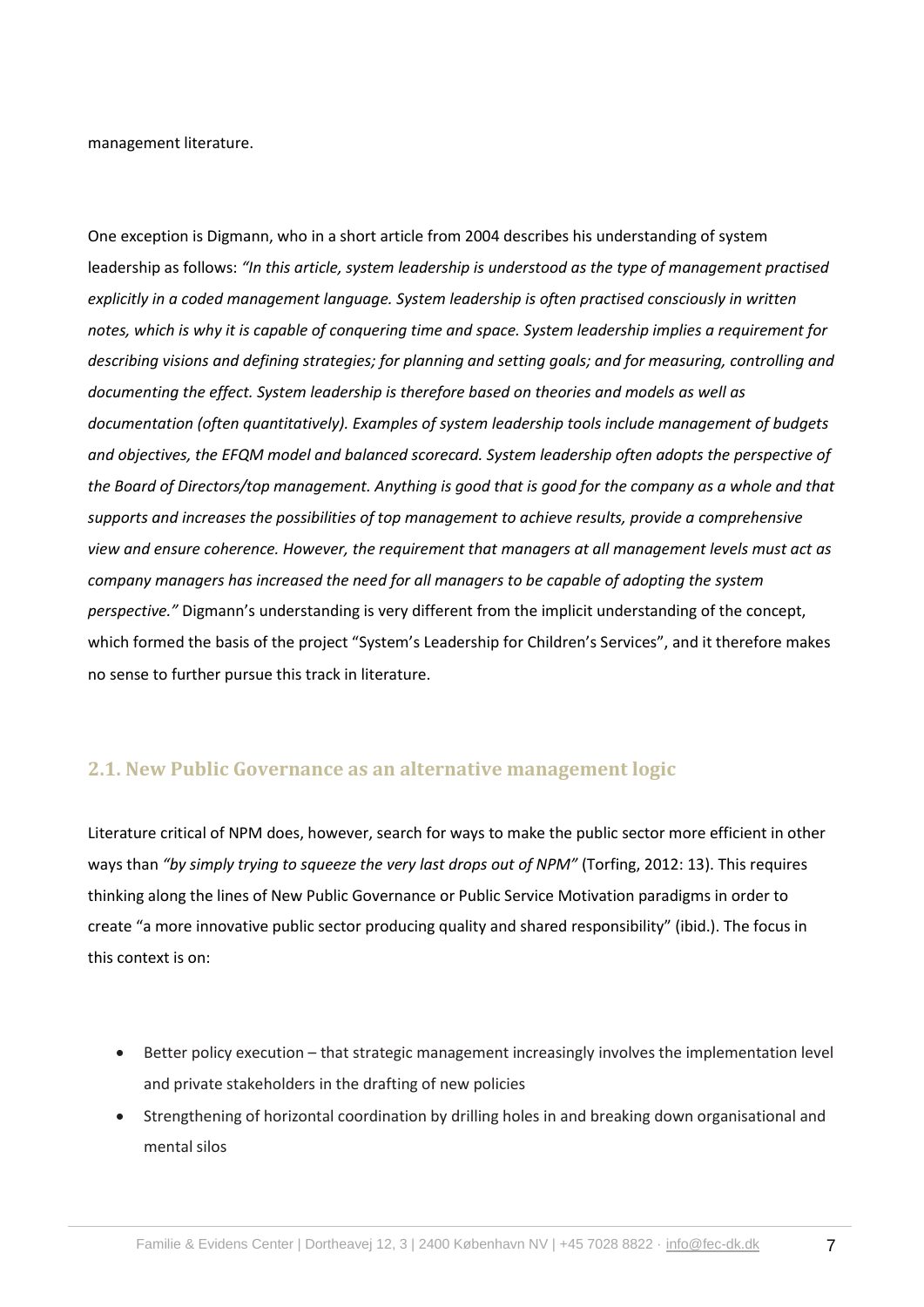- Mobilising society's resources through collaboration in networks and partnerships and with volunteers
- Promoting the inner motivation of public sector employees through a review of the systems of measurement to ensure that the systems support rather than control and through development of a new form of self-critical and open professionalism that welcomes debate
- Promoting public innovation that develops and realises new creative solutions that break with traditional perceptions and common practice

'Polyphonic management' is characteristic of this understanding of management. It describes a position in which the parties operate across diverse, often contradictory, considerations and rationales, all of which claim to have a legitimate voice and of which no one is given precedence. The core task consists in **negotiating** an understanding of reality that can indicate a direction for the action that needs to be taken, knowing full well that other points of view are always possible since the world by definition is contingent. According to this post-modern understanding, management involves on the one hand the **reduction** of the complexity by adopting a specific rationale as a premise for decisions and management work in a given situation and at the same time the **production** of complexity by acknowledging and maintaining a choice between different decision alternatives to ensure a broad basis for decisions (Brink, 2011; Rennison, 2011).

Parts of the new public governance debate therefore focus on a so-called 'control network' – a collection of mutually dependent players who collaborate about negotiated objectives – which in this context is the means to create correlation, flexibility and the power to act within public sector control (Sørensen, 2005). The perception is that the networks activate resources, promote mutual knowledge sharing and create broad ownership, thereby creating the foundation for a more democratic service production (as it involves service production stakeholders), a more effective service production (as the members of the network choose cheaper and better solutions if these are accepted by the stakeholders), and a greater degree of innovation in this service production (as the broad involvement of stakeholders makes for a process rich in ideas). In this perspective, management becomes meta-control in which the core challenge consists in drafting framework conditions for the previously mentioned management networks.

Elsewhere, the theory about the 'leadership pipeline', originally developed for private organisations, has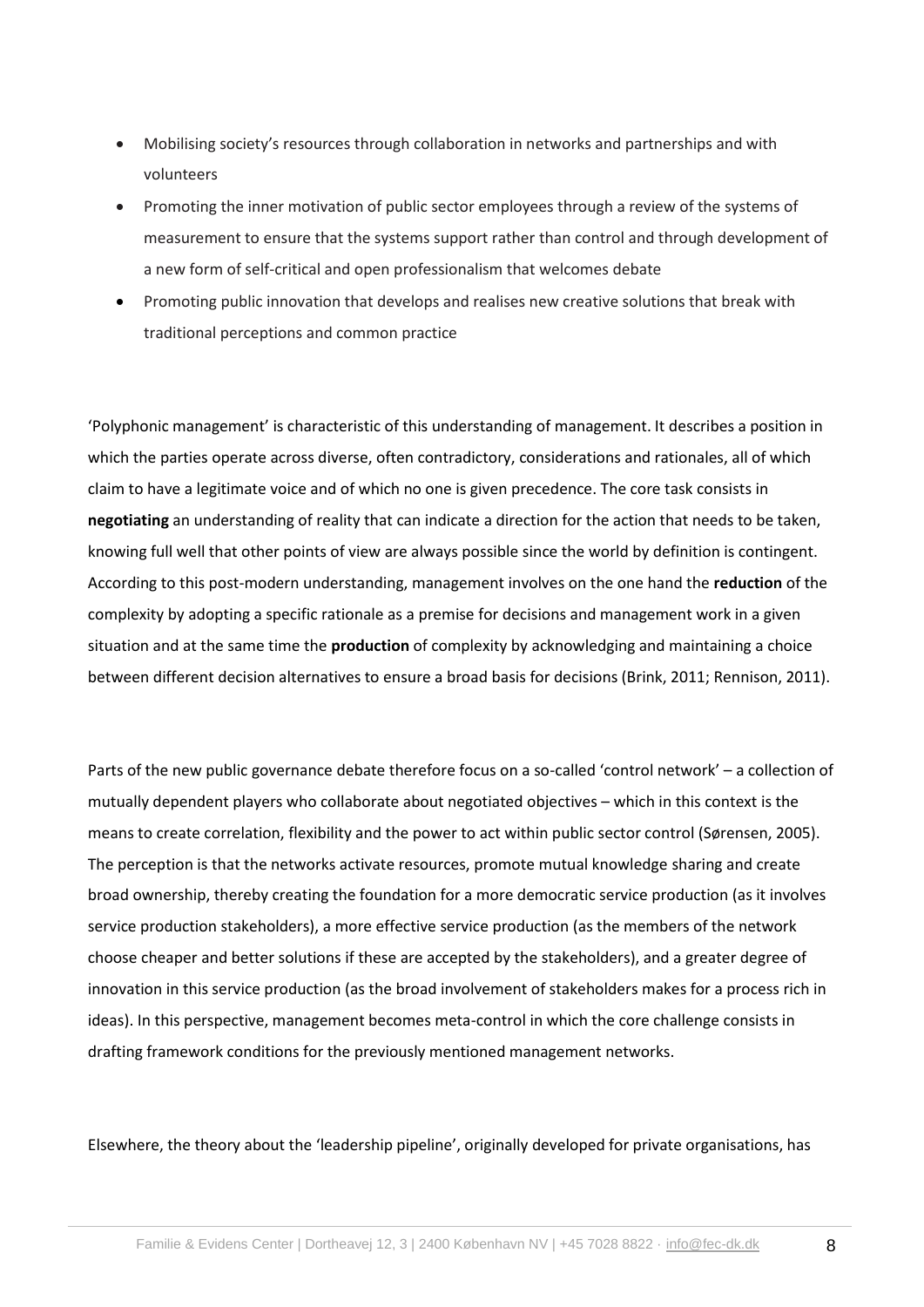been adapted to the public sector. This is also a reaction to the NPM's implicit presumption that it is possible to make the public sector more efficient by 'simply' transferring control processes from the private sector. The theory about the 'public leadership pipeline', on the other hand, is based on the abovementioned presumption that public sector management requires a special combination of eight different skills: political flair, professional management, communication skills, the ability to create management space, strategic work, process management and navigation on the public stage, all of which are markedly different from the management competences that characterise the private sector. Public sector management should therefore be developed in a special space based on genuine public sector rules and requirements (Dahl & Molly-Søholm, 2011: 14) while being adapted to the different needs for management skills existing at four different management levels: top manager level, functional manager level, managers of managers level and managers of employees level (ibid.). What is good management therefore depends on who and what is being managed with the result that each management level requires new skills, priorities and values. A move from one management level to another implies a transition process that requires that a manager can unlearn former skills and learn new skills, priorities and values. The key task of the organisation is also to define clear expectations to what the individual manager should know and be capable of at the respective management levels and to create coherence between these management roles in order for the total management need in the organisation to be covered and coherent.

# *2.1.1. The CLIPS research programme – Collaborative Innovation in the Public Sector*

CLIPS (Collaborative Innovation in the Public Sector) is one of several university-driven projects aimed at promoting new public governance thinking. CLIPS is a research programme, which is based at Roskilde University and financed by the Danish Council for Strategic Research. Within this programme, collaboration-driven innovation is defined as the creation and implementation of new knowledge and creative ideas generated through mutual learning from interaction between users, professionals, public sector managers, politicians, consultants, stakeholder organisations and private companies. Over the fouryear period between 2009 and 2013, CLIPS is to uncover the driving forces of and barriers to collaborationdriven innovation and develop models for organising and managing collaboration-driven innovation. The aim is to promote innovation in the public sector that can improve service levels and create new public policies while at the same time highlighting the importance of institutional design and management to innovation processes. Innovation of the public service production rather than management is therefore the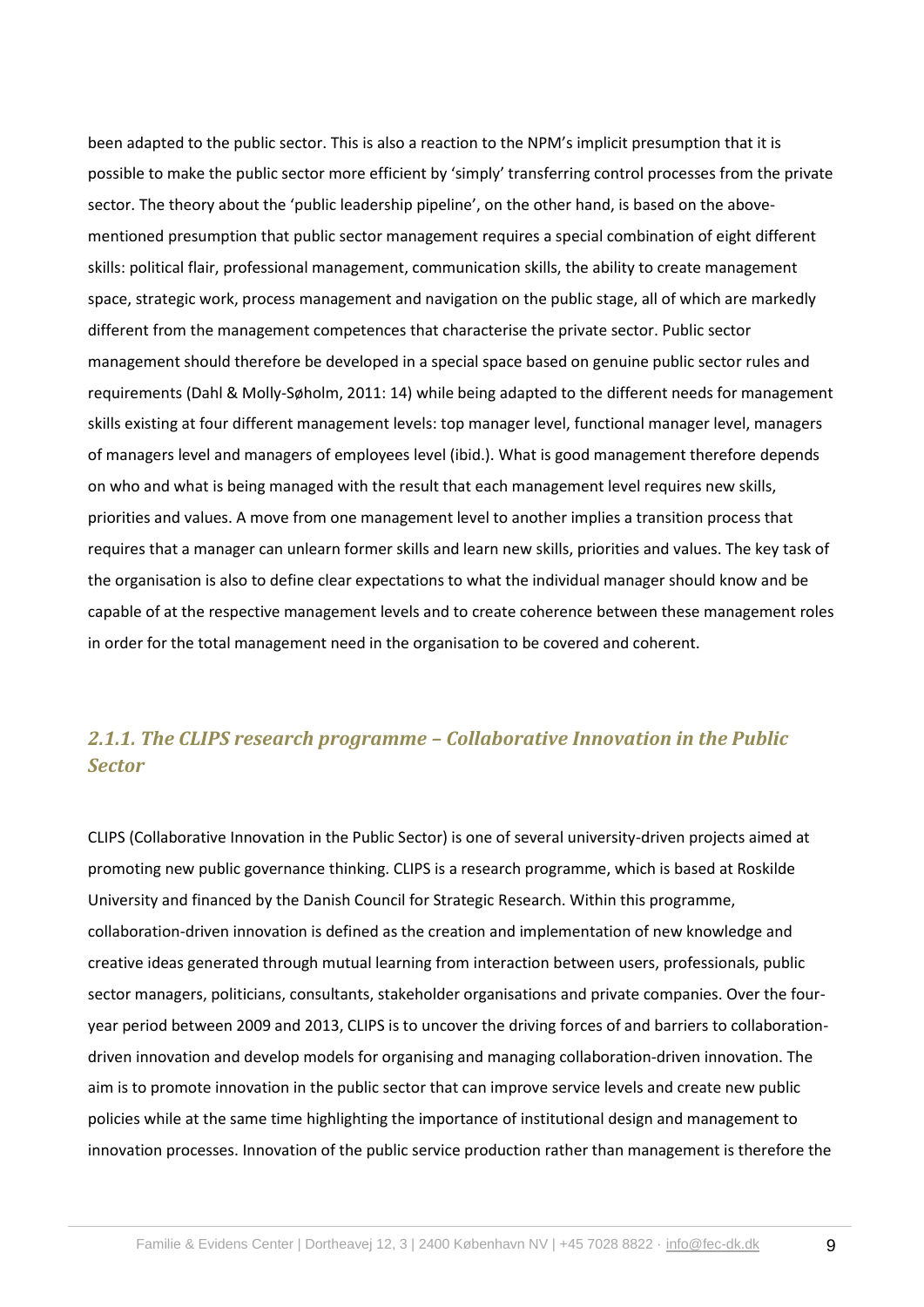focus of the programme, but models for interactive management of complex innovation processes play a key role in the programme – a form of management akin to the definition of system leadership that appears to be the basis for this project.

### **2.2. Conclusion – Management Literature**

The most obvious conclusion after studying Danish management literature on the topic of "system leadership in the area of children, young people and families" is that the literature does not offer any theoretically or empirically based descriptions of what system leadership should be and how it can be developed in the welfare sector in general and in the area of children, young people and families in particular. On the contrary, the concept appears to be absent in the Danish debate on the development of welfare management. There is, however, a strong tendency to demand new public management paradigms following the dominance of the New Public Management paradigm over the last one to two decades, and in the context of that debate new forms of management are being discussed which, according to the description of their content, overlap the idea of system leadership without being based on the same concepts as is the case in the English language literature and debate. This discussion is part of the debate on the general New Public Governance management paradigm, which "puts much greater emphasis on citizen participation and third sector provision of social services than either traditional public administration or New Public Management. Co-production is a core element of NPG that promotes the mix of public service agents and citizens who contribute to the provision of a public service." (Pestoff, 2011: 2). The involvement of users and collaboration partners across the public/private divide within service production is thus at the core of this view of the issue and an interest in system-oriented leadership is therefore logical.

A search for specific projects and cases would normally follow in the wake of a study of relevant literature, so it was necessary to think in terms of alternative search terms that could capture efforts to practise system-oriented leadership across and beyond traditional administrative and/or organisational structures, fields of competence, roles and interests. Terms such as 'across', 'interdisciplinary', 'cross-sectorial' and 'multidisciplinary' appear to best match these needs in terms of language. These concepts are frequently used in management literature and management debates and form part of the large number of further education offers available to public sector managers in Denmark. The search included cases and projects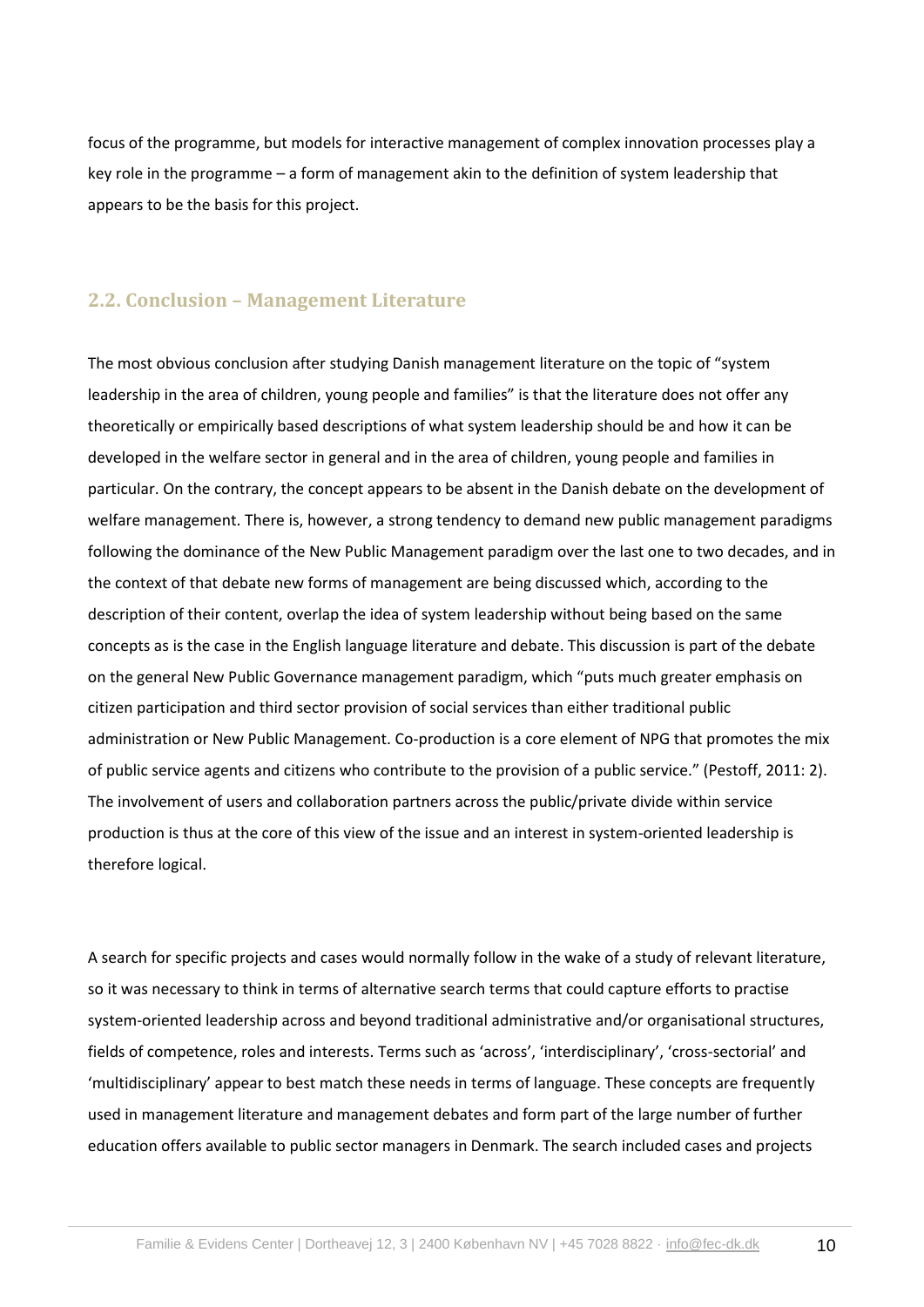that typically connect systems more closely and create learning processes and coherence across entities, professions and user groups.

The basic pattern in this 'cross-disciplinary way of thinking' appears to be that the tasks handled by the public sector are becoming increasingly complex. For the welfare society to be able to meet the challenges of the future there is a need for alliances, networks and partnerships that ensure effective collaboration across disciplines, organisations and sectors. The main question from a management perspective is therefore how management can support good intentions for broader collaboration about action that enables organisations to create noticeable added value for its citizens.

It is interesting in this context that according to a management survey from 2010 that marked the beginning of the research project's work to create collaboration-driven innovation in the public sector, the above-mentioned CLIPS project concluded that only 20 per cent of the 12,000 Danish public sector managers interviewed are of the view that users can contribute relevant ideas for improvement of the quality of public sector service. $1$ .

These figures may have inspired the way of thinking that is reflected on the website of the Knowledge Centre for Welfare Management<sup>2</sup>; the development centre that is currently one of the most important players in the field within the development of public sector management in Denmark. The website states: "The increased focus on a holistic approach and coherence between the services provided by the public sector increases the need for managers capable of spearheading a multidisciplinary approach to tasks and who break away from silo thinking, institutional egotism and sub-optimisation. Effective, cross-sectorial solutions focusing on the citizens require managers who can work together; managers who understand different rationales and considerations and are capable of combining them with a view to the big picture, across different disciplines and self-governing professions."

With this in mind, the following Danish development work and projects were identified as relevant to

-

<sup>&</sup>lt;sup>1</sup> See also <u>http://www.ruc.dk/institutter/isg/forskning/samarbejde-og-projekter/clips/arbejdsplanen/</u> (in Danish only)

<sup>&</sup>lt;sup>2</sup> See the centre's online presentation at [http://www.velfaerdsledelse.dk](http://www.velfaerdsledelse.dk/) (in Danish only)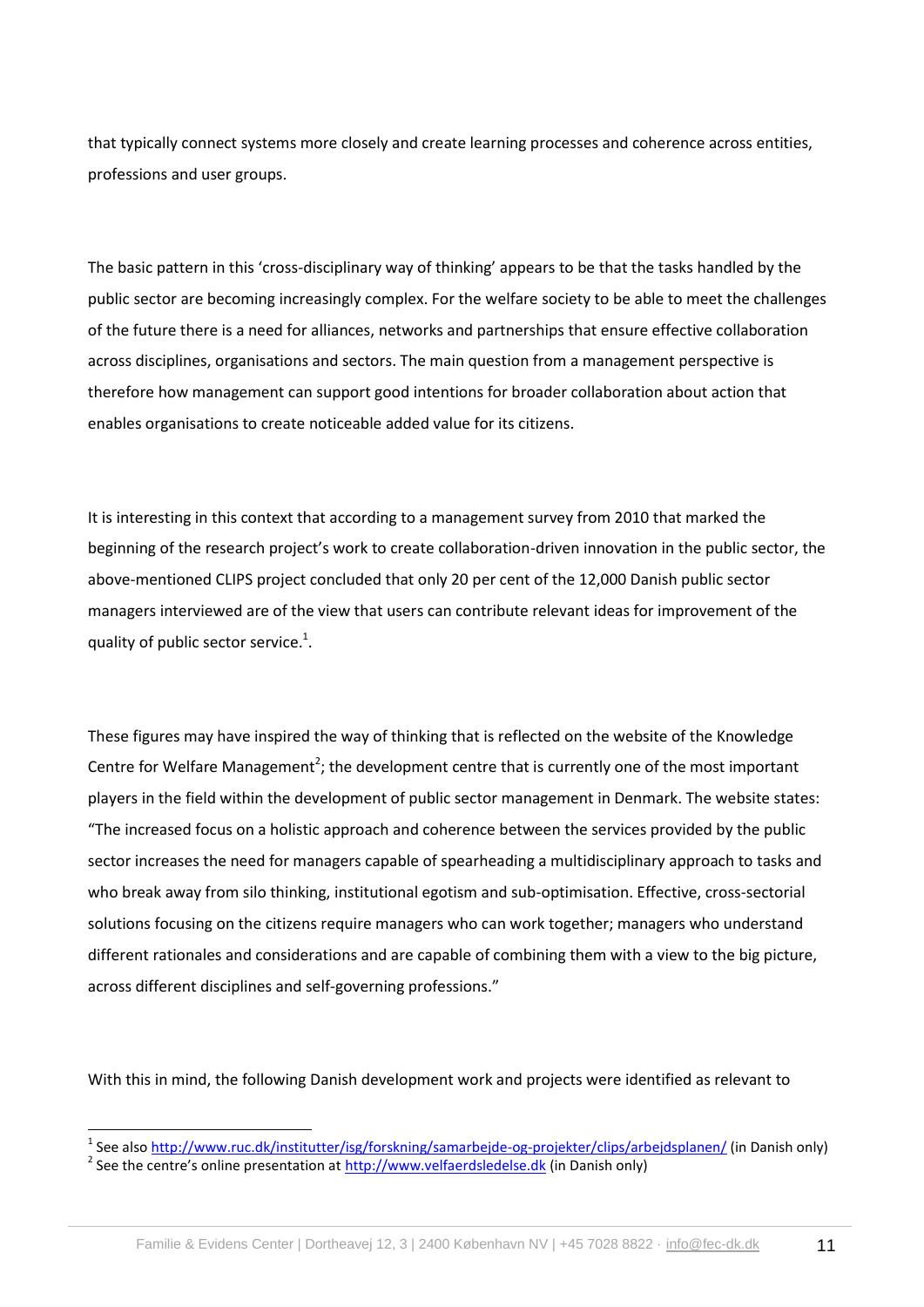develop system leadership within the area of children, young people and families:

## **3. Projects focusing on cross-disciplinary and system-oriented management**

In general, literature on cross-disciplinary, system-oriented management within the area of children, young people and families is non-existent. In other words, there are no books or scientific articles in Danish that describe the specific challenges associated with system-oriented, cross-disciplinary management in this area. In fact, available literature adopts a general perspective, which, as mentioned in the introduction, is based on an interest in public sector management and welfare management and does not discuss individual sectors in any depth. To identify specific projects for the development of system-oriented management of welfare production in the area of children and young people, it is therefore necessary to consult both professional organisations and stakeholder organisations representing the social service providers and important development initiatives within the provision of social services in Denmark as well as organisations focusing on promoting the public sector management discipline. These include:

- **.** Local Government Denmark
- The Danish Ministry of Social Affairs and Integration
- The National Board of Health and Welfare
- Danish Regions
- The Danish Ministry of Children and Education

A study of the websites of these organisations in addition to telephone conversations with key employees revealed two initiatives as being essential for an understanding of the Danish approach to crossdisciplinary, system-oriented management. Both initiatives are comprehensive, important efforts to develop public sector management. The first initiative is the Knowledge Centre for Welfare Management, which supports a number of local projects for development of public sector management practice. The other initiative focuses on research into modern, public sector management as part of the 'SLIP' (Strategic Leadership Research in the Public Sector) programme. Both initiatives are briefly explained in the following. A total of four of the sub-projects involved in these initiatives are described, as they contribute to the development of cross-disciplinary management in the public sector.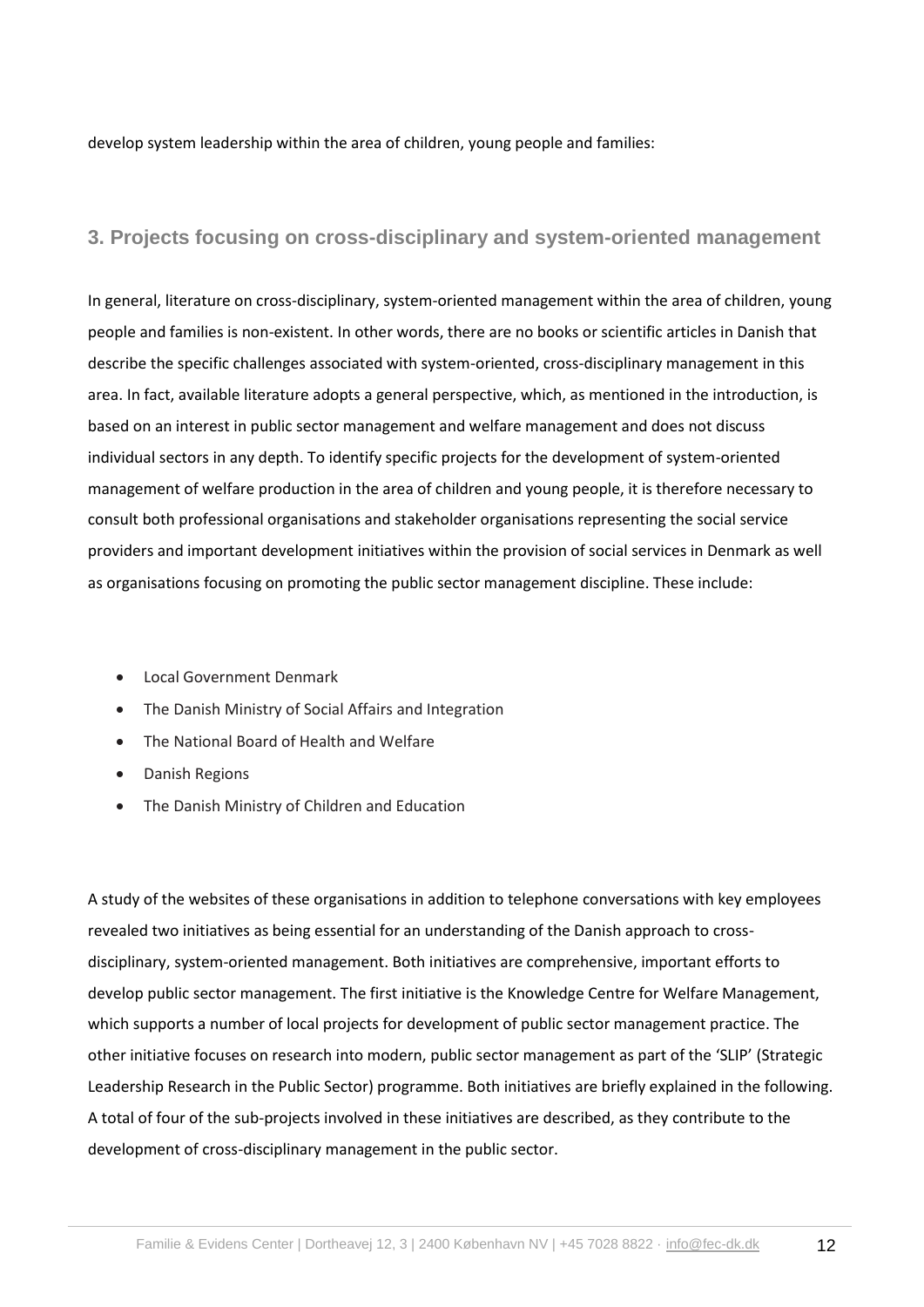## **3.1. The Knowledge Centre for Welfare Management**

The Danish 2010 Appropriation Act set aside DKK 20 million for establishment of the so-called Knowledge Centre for Welfare Management, which is based on a collaboration between the Danish regions, the Danish Agency for the Modernisation of Public Administration, (part of the Danish Ministry of Finance), and Local Government Denmark. The purpose of the centre is to collect, accumulate and communicate knowledge about welfare management in practice by introducing and monitoring concrete municipal and regional development projects on good management in the welfare sector and user-focused service production. The corresponding specific objectives for the centre's work are:

- To introduce and monitor ambitious and innovative projects on good management in the welfare sector
- To develop new ways of thinking and new methodologies for public sector management and to create and test new forms of management practice
- To support a holistic view of the management task, for example across sectors, areas, professions, etc. in connection with the implementation of projects and ongoing knowledge sharing
- To strengthen the coherence between practice, education, research and development activities. It is therefore a result in its own right that the projects initiated incorporate different perspectives on welfare management
- To distribute available funds to public institutions via specific development projects in municipalities, regions and the state
- To develop activities focusing on change and practice
- To ensure that coherent communication of gathered knowledge is easily available both during and after the completion of the projects
- To develop products and projects of a type and relevance that has general application and can be used in general practice by other managers in the public sector

On the basis of an application process that was open to public players within the municipalities, regions and the state, the centre in 2011 allocated funds for ten projects of a broad nature covering key public sector welfare areas such as elderly care, day care, primary and lower secondary schools, upper secondary schools, specialised social services and the health sector. The ten projects aim to gather, accumulate and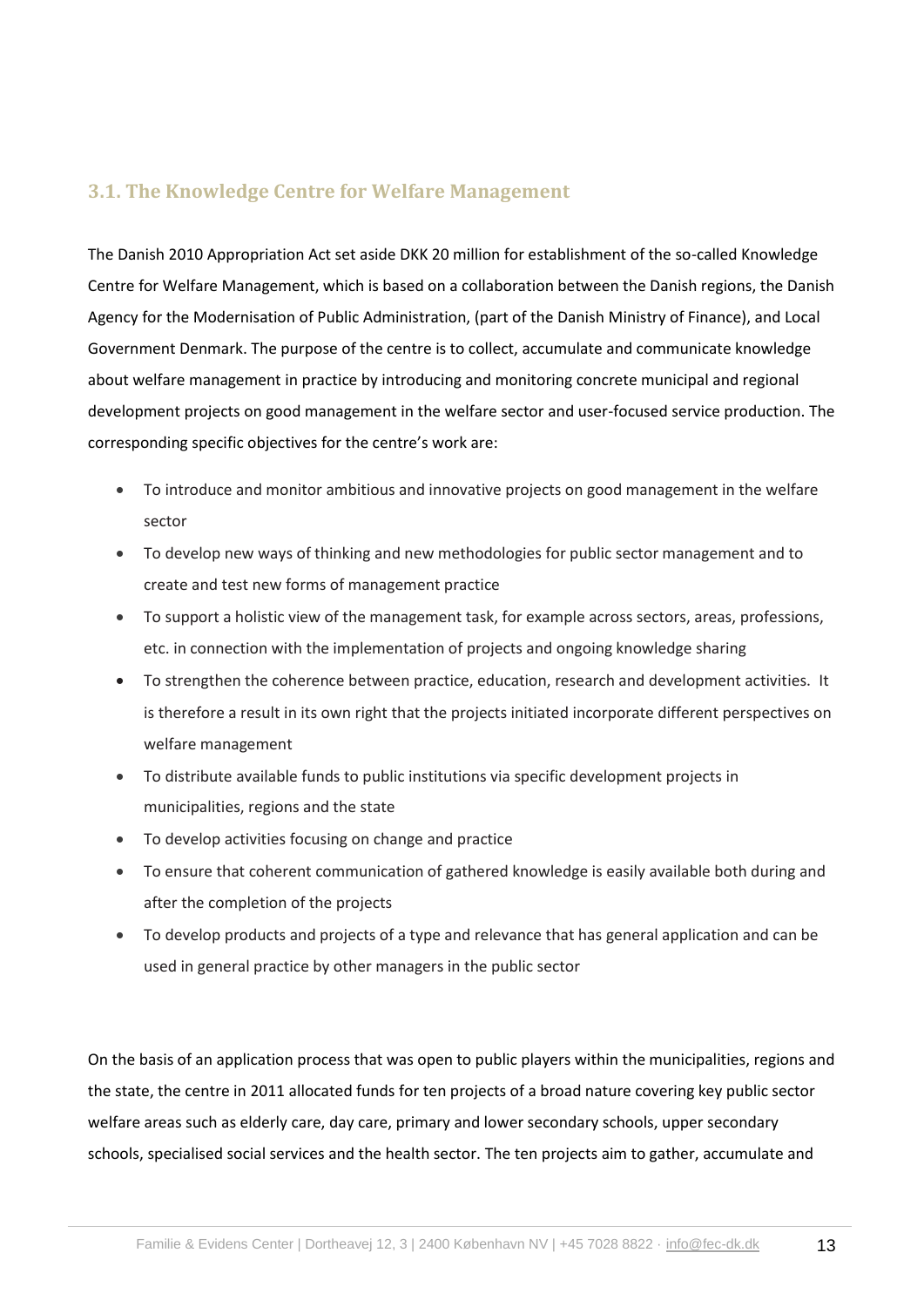communicate knowledge about good welfare management. According to the knowledge centre's own project description, the chosen projects focus on aspects such as innovation management, patient management, cross-disciplinary management in elderly care, management of inclusive learning environments and educational institutions, cluster and area management in relation to day care and management of the cross-sectorial collaboration about psychiatric patients. In connection with this article's focus on cross-disciplinary, cross-sectorial and system-oriented management and leadership in the area of family, children and young people, the following two projects are of particular interest:

#### *3.1.1. Project 1: Management of inclusive learning environments*

This is a development project within education that aims to further the inclusion of children and young people with special needs into mainstream schools. The project participants include four Danish municipalities: Hillerød, Aarhus, Ikast-Brande & Nyborg, *Skolelederforeningen* (the association of school principals) and *Børn- og Kulturchefforeningen* (the association of managers of children and culture), two nationwide industry organisations representing principals of Danish primary and lower secondary schools and managers of children and culture in the 98 Danish municipalities.

The project is based on the premise that children learn best if they have an opportunity to participate and exercise influence in different groups. The way inclusive learning environments are managed is therefore crucial to the development of a successful primary and lower secondary school in which all children regardless of their background are given optimum conditions for learning. There is therefore a need to focus on how the management of the school can create constructive collaboration in order to establish, implement and regularly adjust the school's general, inclusive pedagogy practice. A conference report thus stated that "…When we have to carry out strategic changes in the area of pedagogy, such as creating inclusive learning environments, we can only do it by creating close coalitions between politicians, parents, industry representatives and administrators. Facilitating such coalitions is the most important of all management tasks. It is a strategic management skill which municipal leaders at all levels have to possess."

The purpose of the project is to collect and apply knowledge about how to manage the development of inclusive learning environments at primary and lower secondary school. The sub-objectives of the project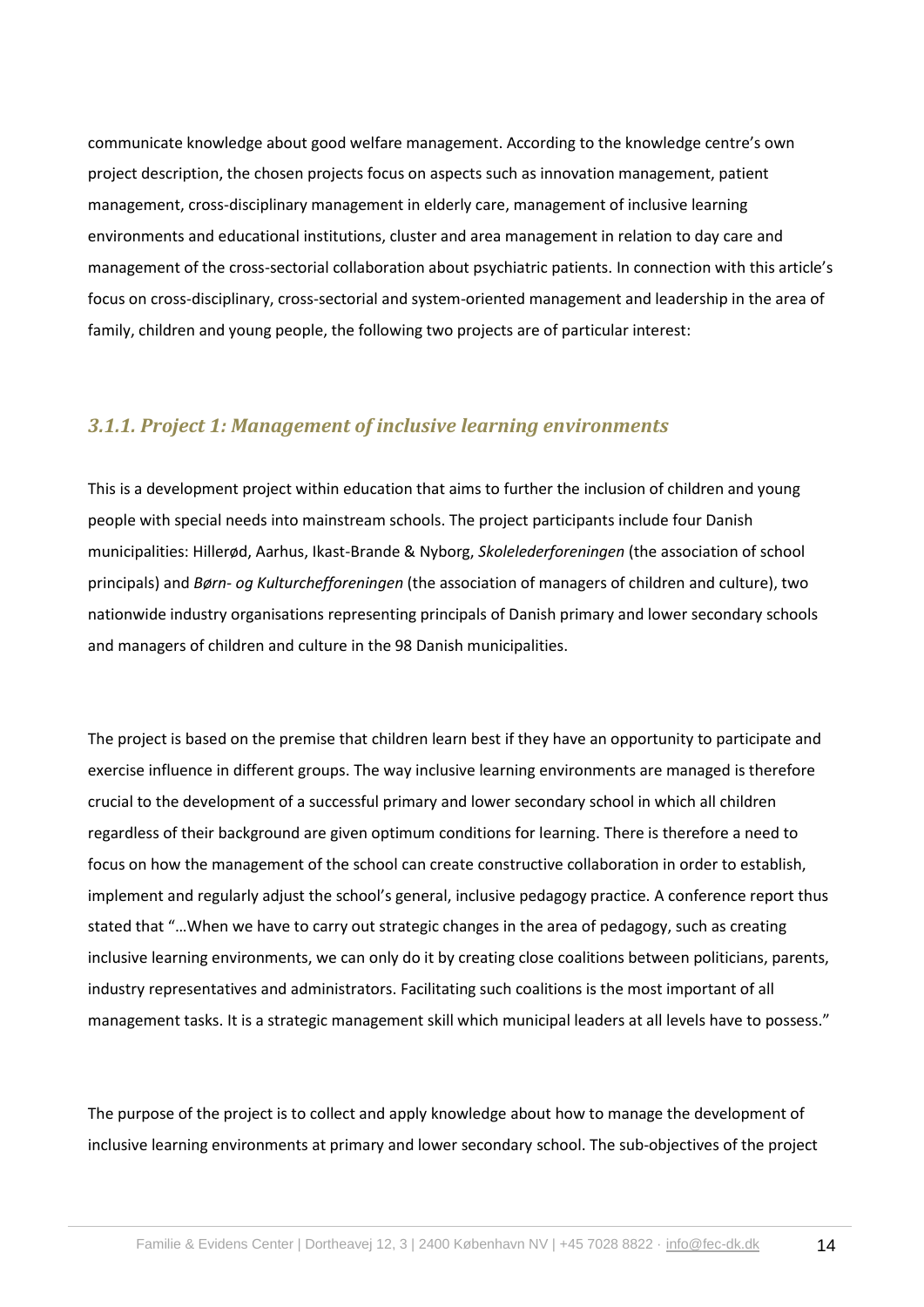- To support school and administrative managements in their efforts to develop and implement inclusive learning environments
- To create a contemporary framework for all management levels in the municipalities in relation to the development of inclusive learning environments
- To establish laboratories where management initiatives can be developed, challenged and tested in practice
- To ensure that the different management groups support and challenge each other across municipalities and across core schools and catalyst schools within individual municipalities.

The project's management initiatives must be created and refined in a so-called 'management laboratory' with the purpose of establishing a framework for project participants to adopt a comprehensive view of own practice and the practice of others with the possibility of regular reflection on and adjustment of ongoing activities. According to the project description, the success criteria of the project are:

- Managements in participating organisations have acquired the courage and tools to transcend barriers for innovative thinking despite the risk of failing
- A more coherent management chain has been created which ensures a holistic approach to management's work with inclusion
- Managements have become able to independently apply the laboratory methodologies for continued co-creation and renewal of management initiatives

Center for School Leadership<sup>3</sup>, a collaboration between the Copenhagen Business School and University College Capital, facilitates leadership laboratories in which leaders develop their practice and undertake follow-up research on the project to create general knowledge for the benefit of other municipalities and schools:

are:

-

<sup>&</sup>lt;sup>3</sup> See the centre's website here: [http://www.cbs.dk/en/research/departments-and-centres/department-of](http://www.cbs.dk/en/research/departments-and-centres/department-of-management-politics-and-philosophy/center-school-leadership)[management-politics-and-philosophy/center-school-leadership](http://www.cbs.dk/en/research/departments-and-centres/department-of-management-politics-and-philosophy/center-school-leadership)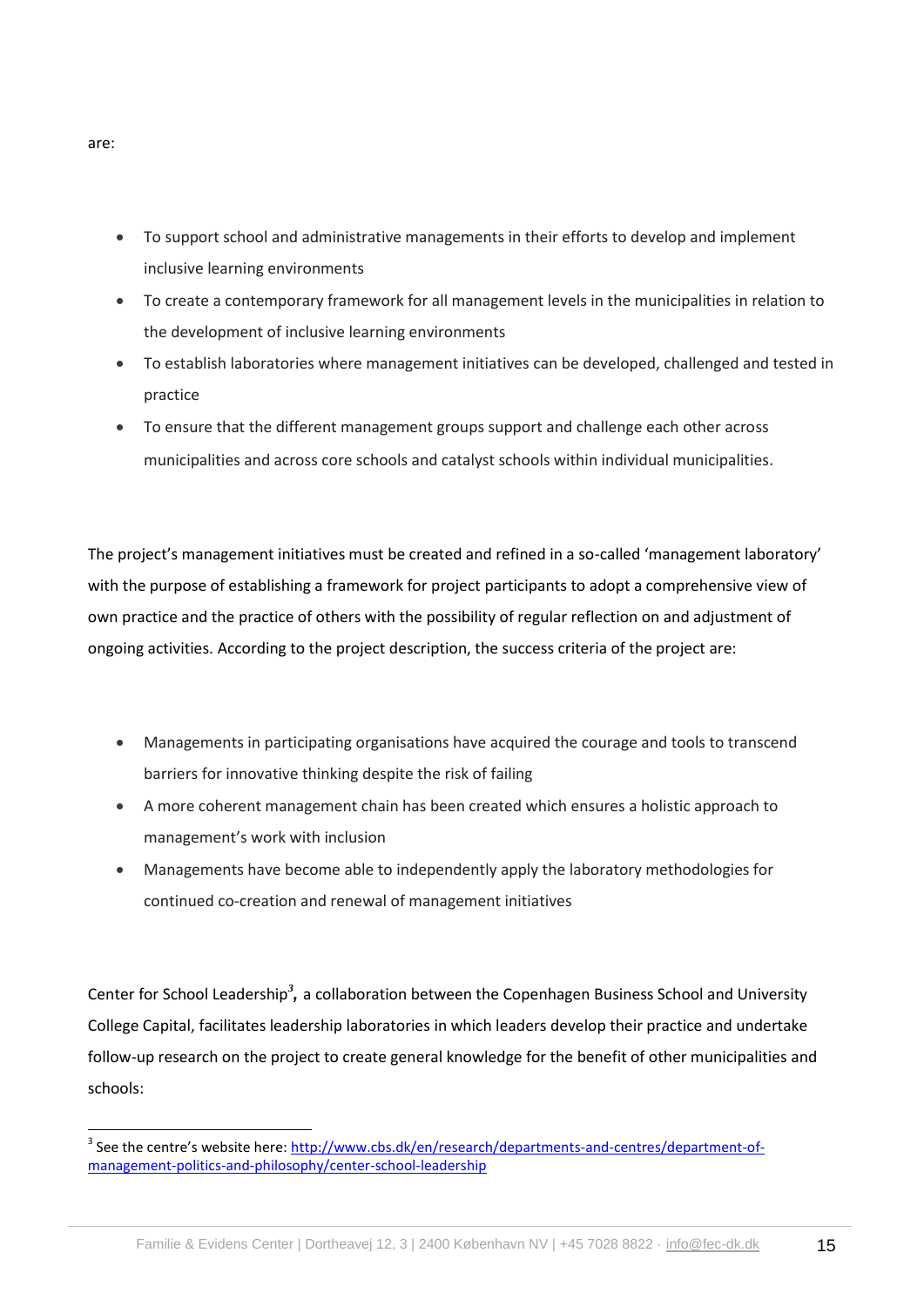#### *3.1.2. Project 2: Cluster management at day care institutions*

The project is embedded in the day care sector where a couple of municipalities, especially Copenhagen Municipality, lately have begun introducing so-called cluster management, which is a new way of structuring the day care sector. The municipalities involved are Copenhagen and Roskilde municipalities in collaboration with a private firm of consultants. In the new structure, several day care institutions are gathered in a so-called 'cluster'; one layer of managers is removed and a joint management for the cluster established. The main reason for introducing cluster management is a desire to cut costs combined a wish to generate professional and management benefits in connection with the restructuring.

The purpose of the project is to harvest the management and professional potential inherent in the introduction of cluster management in the day care sector. Welfare management in the cluster management teams must be developed to derive optimum benefit from the new management scenario in terms of the quality of the services, employee wellbeing, recruitment and efficiency. The sub-objective of the project is to identify factors that impact on good welfare management through the inclusion of highperformance cluster management teams. Once these have been identified, the project will develop specific tools and processes that enable the cluster management teams to harvest the professional and management benefits of the new organisational structure.

The development of the project is based on anthropological field work carried out in 2011, which studied the challenges of good management in day care institutions via 32 qualitative interviews and observations of three clusters. Based on the material, it was possible to identify 22 key factors that were further reduced to four key development areas aimed at creating quality in the day care sector: (1) Meaning, (2) Sustainable structure in day-to-day life, (3) Developing relationships and (4) Reflection & evaluation. So-called 'lead users' in society were then identified who were known for working in these specific fields. These experts were then invited to a 'development camp' to develop tools that are now being tested in practice (Lockert Lange, 2012).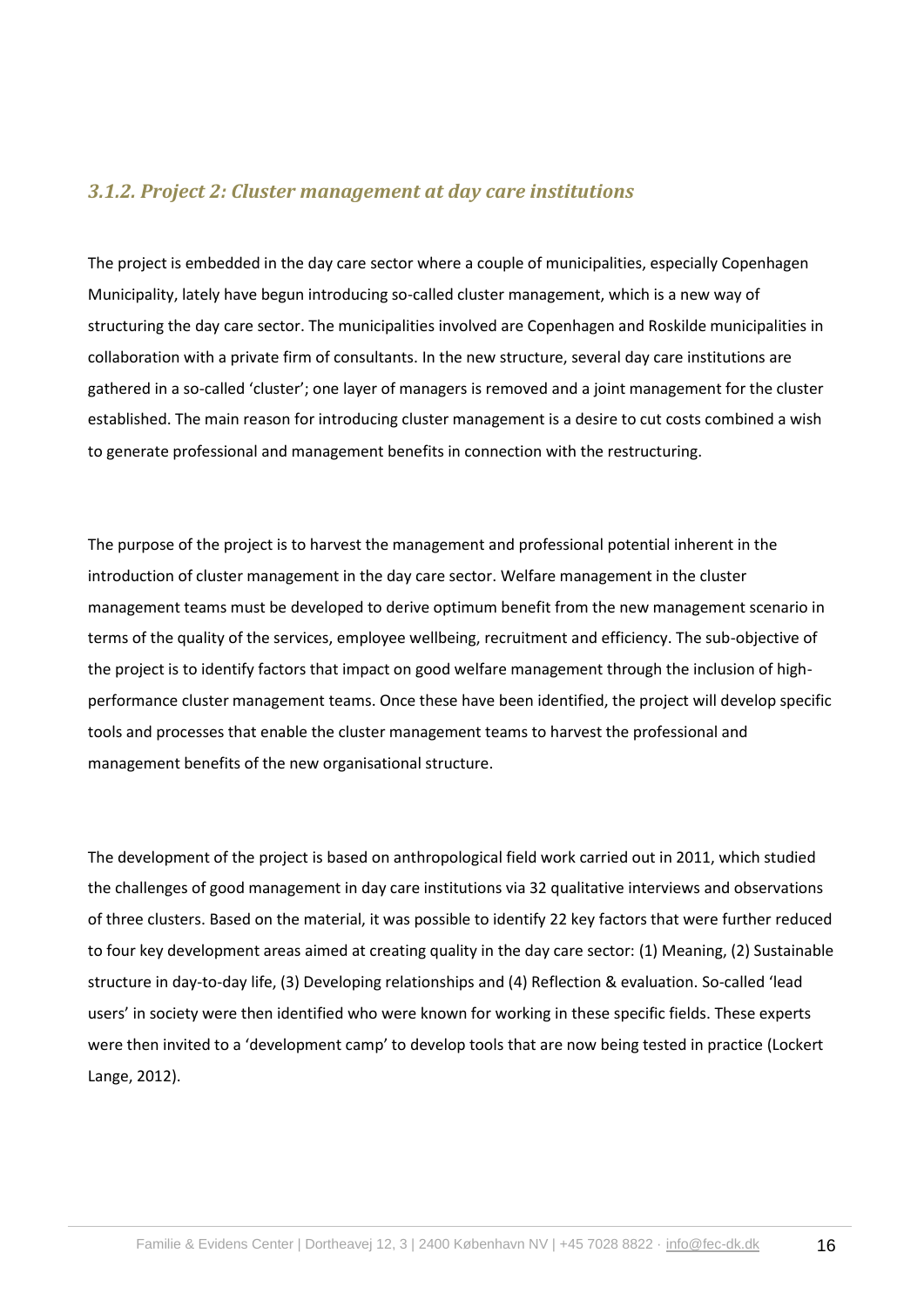The project focuses on the development of different forms of management in its approach to user involvement. The project tries to identify solution models for management barriers, dilemmas and challenges through an innovative process in which high-performing cluster management teams are involved in the work of identifying solutions for other sectors and converting them to easily available tools and processes capable of optimising welfare management in a cluster structure. The project is divided into three parts: innovation, implementation and communication. Methods will be used that support innovative user involvement, are capable of capturing examples from other work environments across sectors and of ensuring on site implementation. The project results in a tool box containing operational process tools and tools for change management and introduction of new forms of management. The tools are designed to support more effective and simpler processes that can be driven independently by a team.

Four of these tools are currently being tested in a pilot test at two clusters in Copenhagen Municipality and one cluster in Roskilde Municipality.

## **3.2. SLIP: 'Strategic Leadership Research in the Public Sector'**

In the wake of the municipal reform, the Danish government in 2008 set aside DKK 10 million for strategic research into "Future leadership in the public sector" in order to finalise yet-to-be-realised parts of the municipal reform, including the efforts to create new contemporary styles of leadership and control. The programme was called SLIP = Strategic Leadership Research in the Public Sector.

The programme was announced in June 2009 to illustrate the leadership of the future on the basis of four strategic work areas and themes:

- Future employees and workplaces what type of leadership will be required?
- Future organisations and types of organisations what new requirements will leaders face?
- Effective competence development how do we best provide continuing education for our leaders?
- Future forms of control how important are they for the leadership role?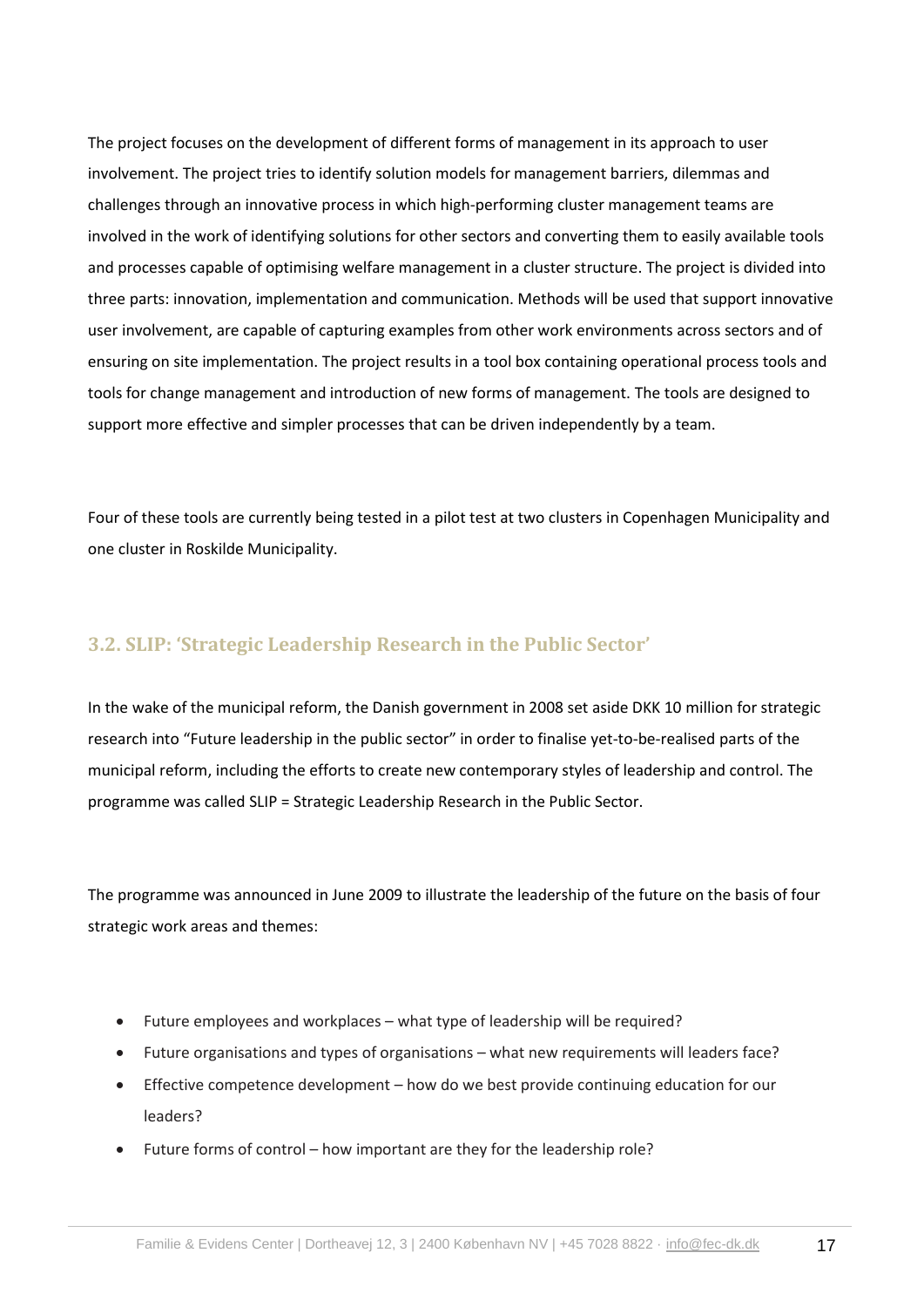The notice announcing the PhD programme emphasised that the research was to be carried out jointly by researchers, practitioners and authorities. The notice stated, among other things, that "the project must improve the possibilities for dialogue between management practitioners and management researchers. The most interesting and valuable knowledge is often created at the interface between theory and practice. It is therefore essential that applications are prepared in collaboration between one or more research institutions and one or more public authorities. The research programme should thus give managers in the public sector and leadership researchers from the universities an opportunity to jointly analyse and identify answers to the challenges public sector managers are currently facing and will be facing in the future and thereby contribute to developing leadership competences in the public sector." A cross-disciplinary approach was also emphasised: "It is important that the supported research activities, where relevant, are carried out jointly by different research areas in a cross-disciplinary manner".

SLIP is part of a series of six PhD projects where experiences and results are combined in a visionary umbrella project that will attempt to define the common thread running through the PhD research. After the launch of the SLIP programme, another four sub-projects were associated with it, although the latter are not PhD projects in their own right. In the area of children and young people, the day care institutions are given particular attention in the SLIP programme via a PhD project and a further sub-project, both dealing with the potential for creating new opportunities for collaboration, control and innovation.

### *3.2.1. Project 1: The Meta Laboratory*

One of the research projects, the 'Meta Laboratory', studies experimental and user-driven forms of innovation aiming to create new management models, control methods and competencies in areas such as the day care sector.

The project description states, among other things: "This project is a study of '*Styringslaboratorier'* (Eng. 'control laboratories'; Melander, 2008) as management innovation processes in the public sector conducted within an open innovation paradigm. The concept of '*Styringslaboratorier'* is a theory-based model for how public sector institutions can employ local, dialogical processes with their stakeholders (i.e. professionals, local managers, citizens, politicians, public officials, unions, etc.) to develop new or modify existing management concepts. The goal of these processes is to find management concepts that reduce administrative burdens and create forms of management control that are more efficient and meaningful to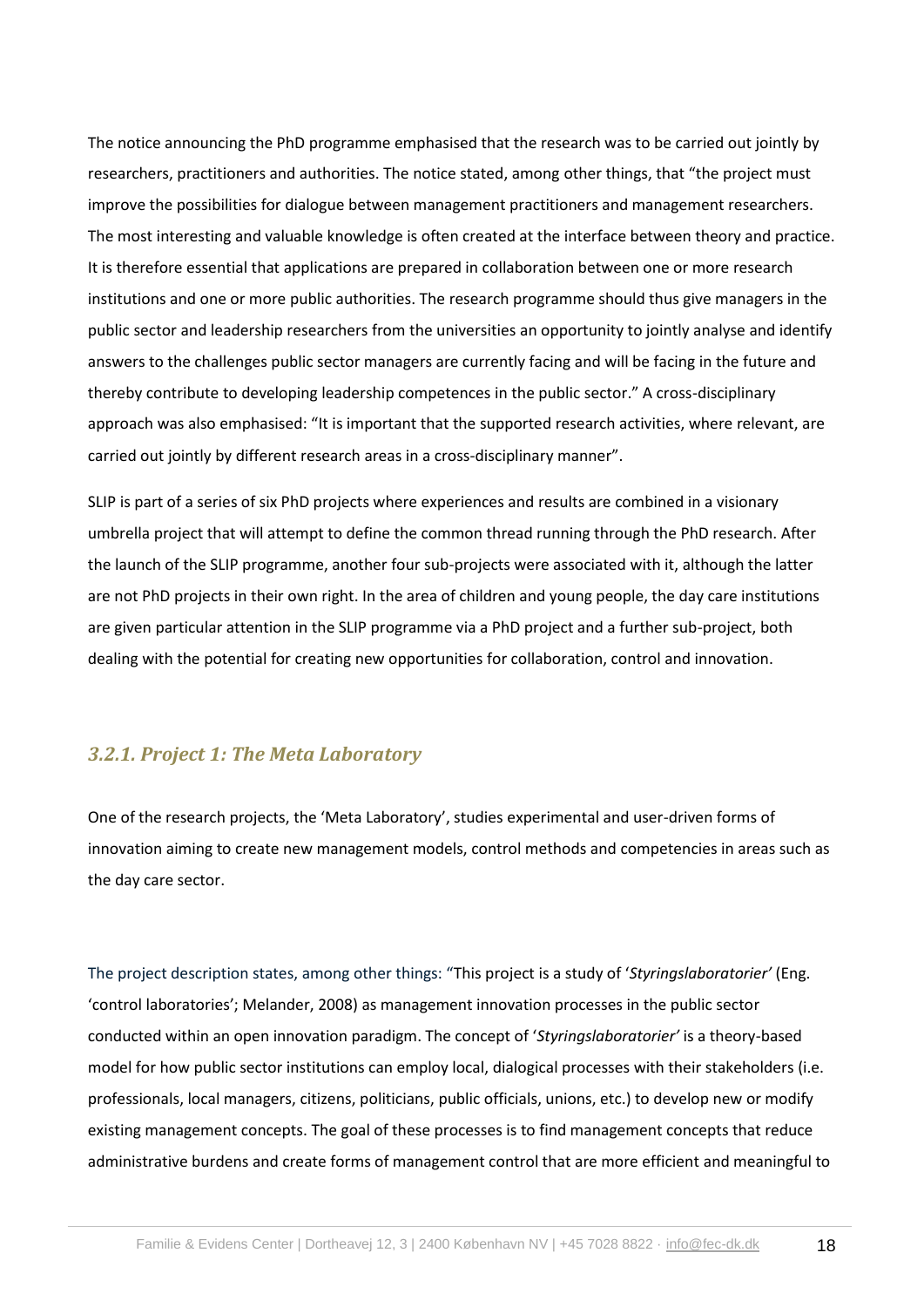a wider circle of stakeholders, whilst allowing for greater interaction between citizens and public organizations and qualifying political decision making within specific policy areas (Melander, 2008). As such, *Styringslaboratorier* represent a conceptual alternative to the way management concepts have been developed under the reform agenda of New Public Management (Ejersbo & Greve, 2005; Hood, 1995), but have yet to be examined empirically. " (…) "Through three explorative case studies of innovation processes modelled on the concept of *Styringslaboratorier*, this project seeks to examine the possibility and conditions of working with management innovations as open innovation processes and the potential of this approach. In doing so, it will provide insights into how public sector organizations might employ and learn from *Styringslaboratorier* as an innovation method." (Koss Rasmussen, 2011: 1).

This project thus focuses on open innovation, a concept that characterises a user and cooperation model in which organisations involve external players such as users, external experts, researchers and intermediaries in their innovation processes (Koss Rasmussen, 2010/2011). It is expected that this type of innovation can result in services that are more innovative and relevant to their users, thereby acquiring increased legitimacy while being easier to use and implement.

### *3.2.2. Project 2: A dialogue on control and management in the public sector*

The 'Meta Laboratory' project can be likened with another SLIP sub-project that also focuses on an experimental approach to the development of new forms of control in the day care sector, i.e. the project "A dialogue on control and management in the public sector – development laboratories across the day care sector".

The aim of this project is to study and strengthen cross-disciplinary dialogues and forms of collaboration that are meaningful to the different players in the day care sector. The participants and researchers look for new links between children's activities, professional pedagogy and public sector management and control through different types of 'laboratories'. Other rules apply in this area: children, parents, childcare workers, managers, administrators, politicians and researchers jointly experiment with play and creative processes as tools to study the practice, reality and understanding of pedagogy, development, learning and management. The idea is that a multitude of meetings between the participants can result in other forms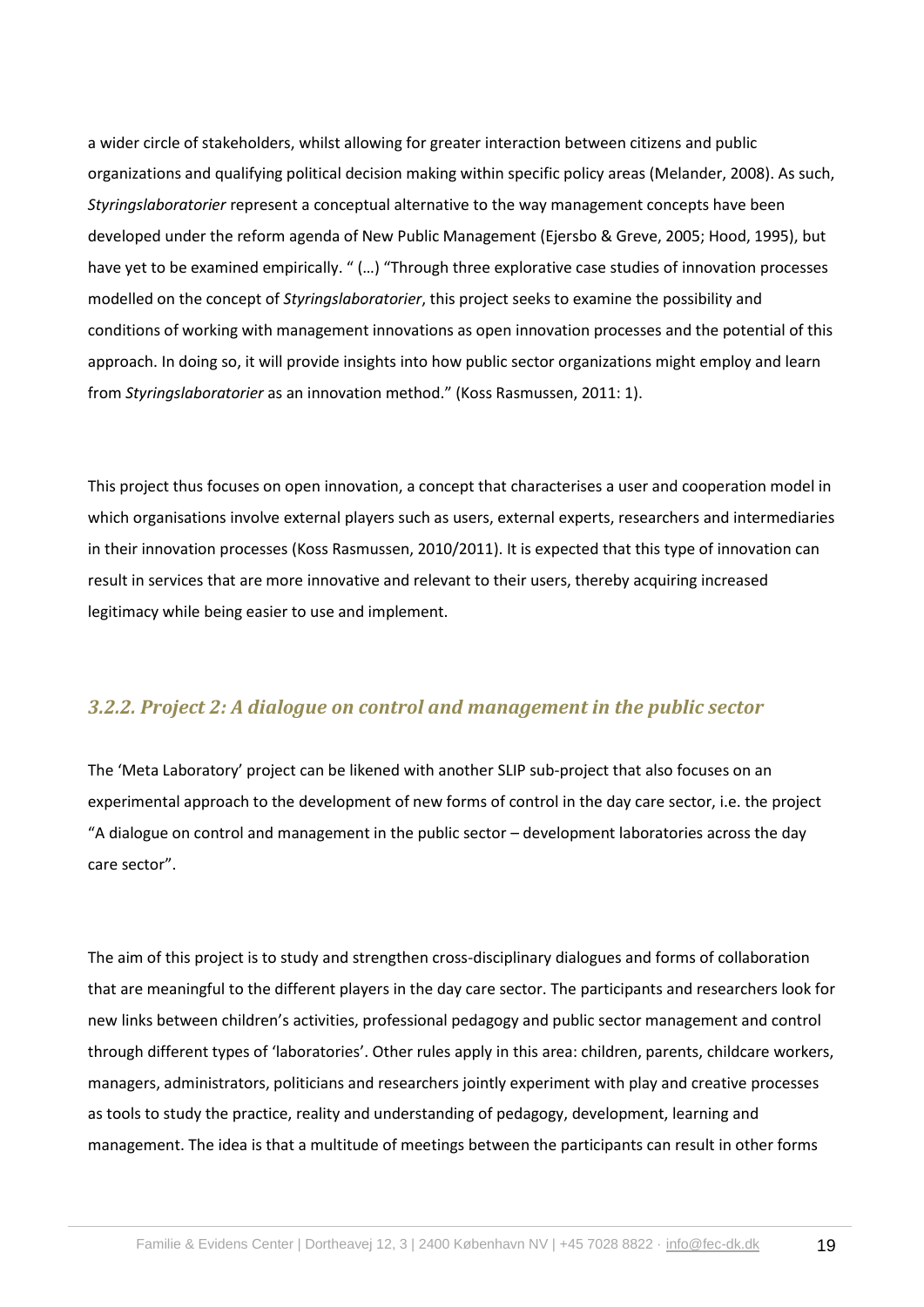of professional dialogue and collaboration on the quality of service in the day care sector, as well as new knowledge about ways to manage, plan and carry out the work with and around children and how to measure, evaluate and document the results of this work.

The project involves a large number of players including children, parents, childcare workers, childcare managers, administrative staff, union representatives and representatives of the municipal councils in the municipalities of Frederikssund and Ballerup, which is where the projects were based. To be specific, two childcare institutions were selected in each municipality where the children, parents, employees and managers work together with the administration in the two municipalities, political committees and industry organisations. The research is spearheaded by a cross-disciplinary team of researchers with expertise in development psychology, educational psychology, learning theory and management theory.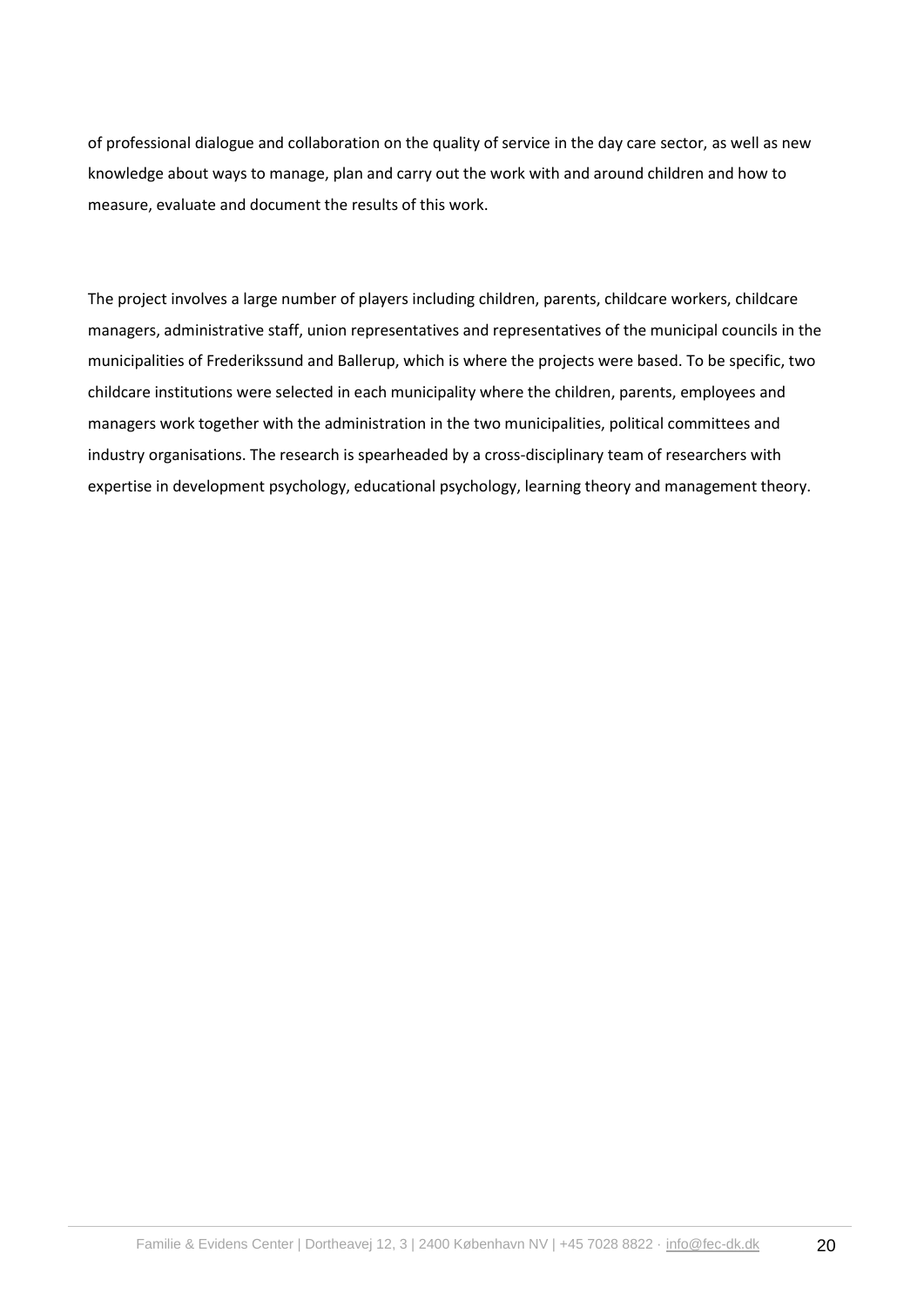### **Systems Leadership Case study**

# **EBP musketeers: The Evidence-Based Practice (EBP) partnership between Herning, Holstebro and Ikast-Brande Municipality in Denmark**

*Note: The following information is based on (a) a phone interview with Preben Siggaard, Head of The Center for Children and Prevention at the municipality of Herning, conducted in April 2012, and (b) the presentation "Cross-municipal partnerships – a lever to implement evidence-based practice in three Jutland municipalities" given by Preben Siggaard and Anton Rasmussen at the Danish National Conference on Evidence-Based Practice in May 2010*

#### **Introduction**

Since 2002, the departments for children, youth and families in the three Jutland municipalities Herning (87,000 inhabitants), Holstebro (57,000 inhabitants) and Brande (40,500 inhabitants) have developed a cross-municipality collaboration around the implementation of evidence-based programs in their communities. This partnership is not based on a formal decision to create common formal structures of collaboration – there is no single official document that would describe the collaboration, or document any decision making process at the administrative or political level establishing a collaborative:

"The partnership is not a political project.", explains Preben Siggaard. "It developed from the administrative level. But as the evidence-based programs have become more important, we have put EBP related issues on the meeting agenda of our political committee more regularly. So there is no doubt that our politicians know about this – but they have never been involved in forming the partnership."

On the contrary, the partnership is solely driven by a recognition that the implementation of evidencebased practices - in order to get the most benefit from a maximum number of programs for the citizens of their municipalities - requires resources that single and relatively small municipalities would have difficulties mobilizing on their own. Therefore, the three children, youth and family departments – first slowly, and then with growing awareness – have gone down the road towards an EBP partnership since 2002. Today they are able to provide The Incredible Years Series (IYS), Parent Management Training – The Oregon Model (PMT-O), Multisystemic Therapy (MST), and Multidimensional Treatment Foster Care to their families. By integrating the school departments in the partnership, it has also been possible to introduce the work with Positive Behavioural Interventions & Supports (PBIS) in 16 schools since 2008. The implementation of Functional Family Therapy (FFT) will begin in June 2013.

Ikast-Brande municipality has been highly engaged in transferring IYS to Denmark and thus is the one delivering all knowledge and services to everyone else on this program. The same role for PMT-O has Holstebro municipality, whereas Herning takes care of Multisystemic Therapy. The MTFC team is operated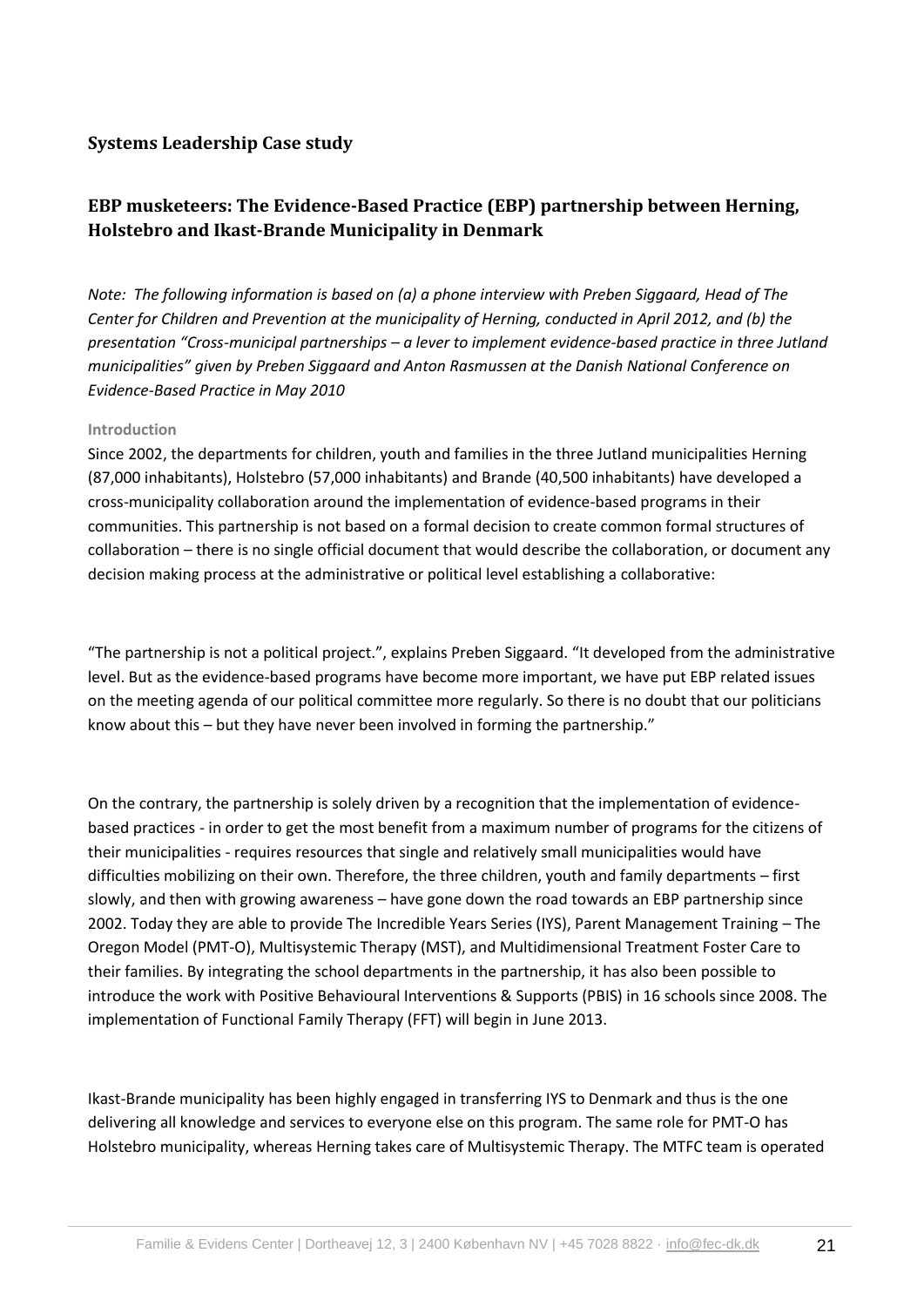by Holstebro and Herning together. The municipalities – once a service is established – buy and sell these services to each other, and at the same time develop, refine and extend them within the framework of their partnership. In addition, research related interests, and strategic planning are part of the partnership work. To the degree, this collaboration depends on the input and engagement of staff and end users, they get involved in the planning processes.

#### **How did the partnership evolve, and what are the results?**

The EBP partnership – in a sense – evolved by coincidence before the administrative reform of 2006 - at a time when counties still existed. At this time, the responsibilities for special education were shared between the municipality and the county level, and therefore - in this particular area - there already was some cooperation between the three municipalities – in 2002 dominated by growing concerns about the steadily rising curve of expenses that went to special education.

The same concerns characterized the area for child, youth and family services, where it had became more and more important to find ways that could help breaking the steadily rising curve of growing expenses to families in need, especially costs to place children and youth in residential care. At the turn of the millennium, these residential institutions typically were fully occupied with children and youth, many of them even over-occupied, and there existed waiting lines. Not only the municipalities and the counties searched for new answers, also the Ministry of Finance joined the public debate and called for a reduction of costs in social services. A few years before, Norway already had begun implementing evidence-based practices, and a few key people at the consultant and management level in the Jutland municipalities therefore showed a growing interest in evidence-based programs, and in the change of direction that seemed to show in Norway. They started talking to each other and gathered information from their neighbour countries.

One of the first evidence-based programs that caught their attention was Multisystemic Therapy (MST), and in 2002 a steering group was established between the three Jutland municipalities, and the county of Ringkjøbing in order to implement MST in the area. From here it was a significantly smaller step to launch the next joint project in 2004 – the implementation of Parent Management Training (PMT-O) that was supported by The Ministry of Social Affairs and Integration, and in 2005 – inspired by a joint study trip to The Oregon Social Learning Center and several meetings with Carolyn Webster-Stratton in Seattle, Washington, the work to implement the Incredible Years Series (IYS) began. In 2007 then, The National Board of Social Services initiated a project to implement Multidimensional Treatment Foster Care in Denmark, and the three Jutland municipalities joined the program by establishing an MTFC treatment team together. These are the most important milestones of the collaboration, which also has led to a translation of the IYS-book "The Incredible Years" into Danish, the systematic use of the Eyeberg Child Behavior Inventory in all three municipalities, a research and literature review on IYS studies financed by the partnership, and a close collaboration with The National Board of Social Services around the national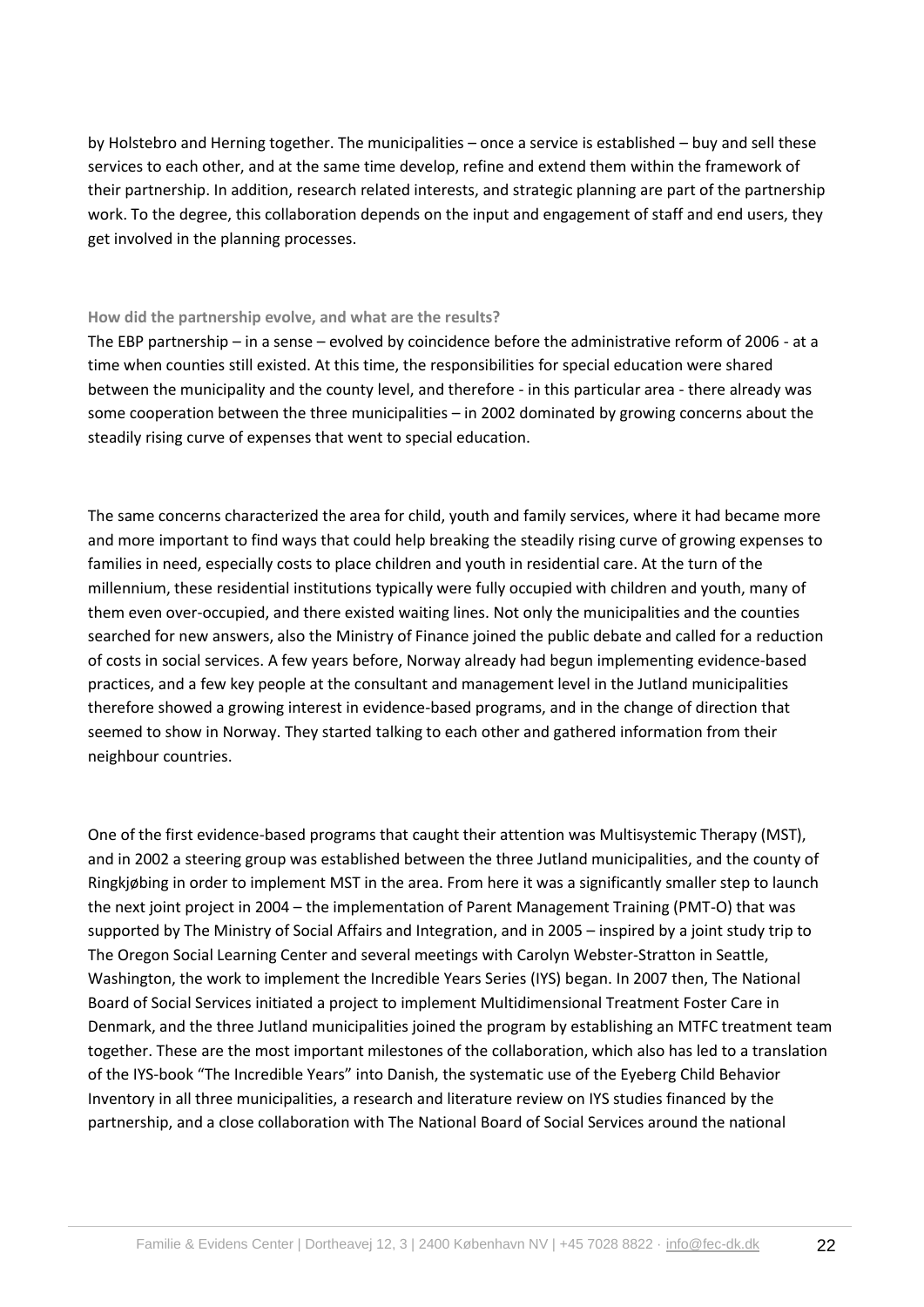implementation of especially PMT-O and IYS, since the board depends on the expertise of the practitioners in the three Jutland municipalities.

#### **Who is the partnership, and how does the partnership operate?**

The top level of execution of the partnership is a steering committee consisting of the three municipalities' heads of department in the child, youth, and family services administration. They meet quarterly, and have made an important decision, explains Preben Siggaard: "Right from the beginning, we promised each other that we will prioritize our meetings, that we won't send anyone else instead, and that we won't accept the collaboration to water out. Once a year we also meet with our directors, and we seek to involve relevant sector managers as well - the head of the school departments for example."

Preben Siggaard describes the strategic role of the steering group in the following way: "The Steering Committee is responsible for developing strategies for evidence-based work in our municipalities, for creating joint PR and networking or for bigger projects such as the translation of the Carolyn Webster-Stratton book about The Incredible Years. So in this sense, there are – and always have been – clear objectives for the partnership - in addition to the citizen-focused objectives at the municipal level. In the beginning we focused very much on pure development – to make it possible to establish a spectrum of evidence-based programs in our municipalities, or to lay the groundwork so to speak. Now, the focus is on operation. For example, it has become more important to us that we can respond quickly when staff leaves or is on long-term sick leave. Then we need to be able to train a new PMT-O therapist very quickly, and how can we ensure that without experiencing significant disruptions of our service production? Research is another important strategic area for us - and thus the question of how to join and support research activities, including those at a high level of the evidence hierarchy, without research threatening our daily routines and operating procedures that carry our work with evidence-based programs."

He continues: "In addition to the steering committee we have appointed a coordinator for each of the programs and this coordinator operates across our municipal borders. The program coordinator is responsible for maintaining daily contact with the practitioners, and the program developer, to coordinate and gather resources needed to train and supervise staff in all three municipalities, to make critical implementation decisions and so forth. In this way, the Holstebro coordinator is responsible for all our work with PMT-O, Ikast-Brande is in charge of The Incredible Years Series, while Herning – in close collaboration with Holstebro – runs the MTFC treatment team. So here we are consciously breaking with the usual Weber-inspired classical hierarchy in our organizations and let people operate beyond the boundaries of their own organization to the degree that is necessary to ensure a good implementation of our programs."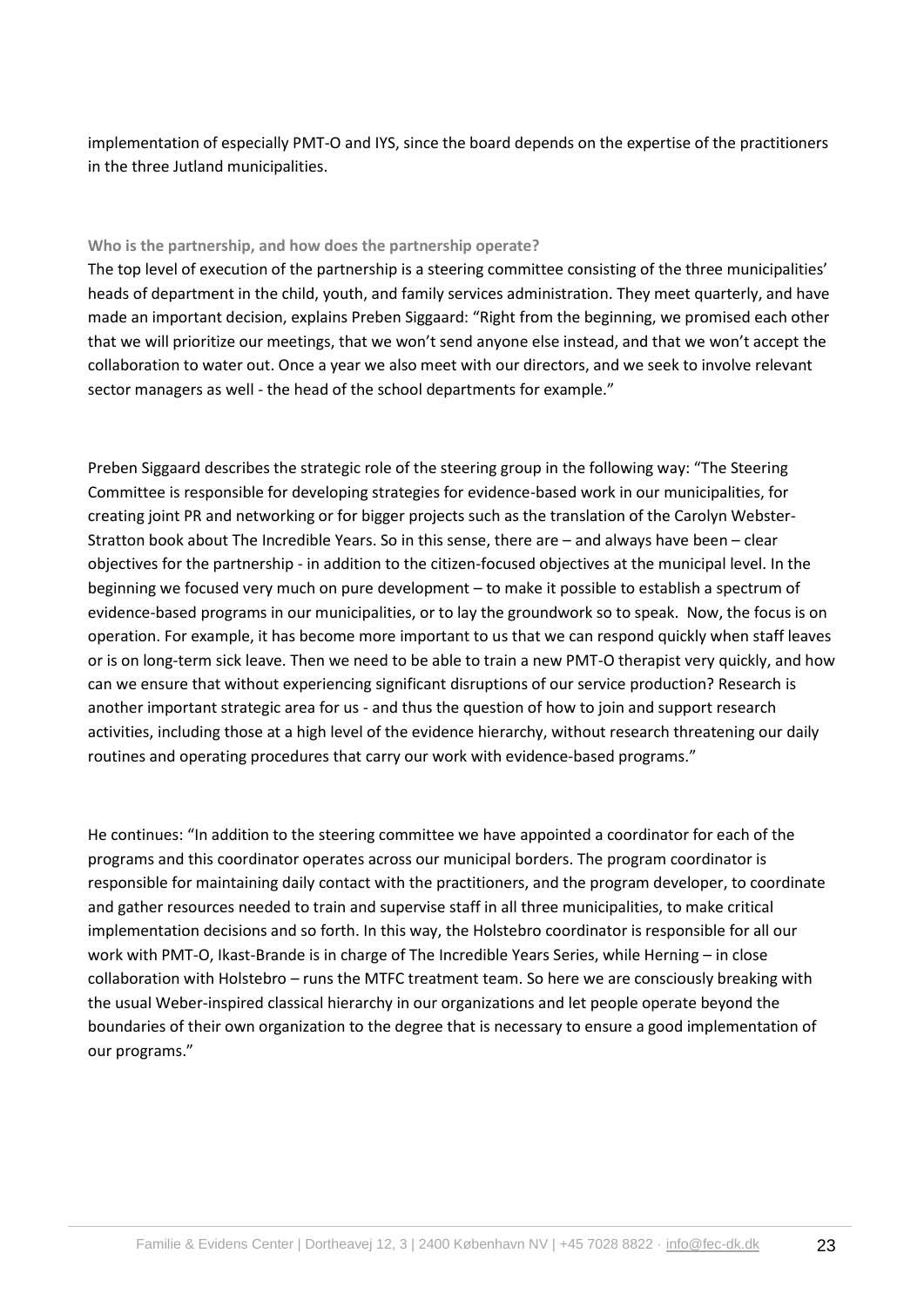#### **What are the challenges the partnership meets?**

A successful cross-municipal partnership depends on continuity and perseverance, explains Preben Siggaard: " If I were to point to barriers or challenges, it's especially the ability to stay focused in a politically steered system and a busy every day work life. As I said before, we - the steering committee – have promised each other to prioritize our meetings and collaboration – so that's one part of the commitment task. Another one is to prepare yourself and your organization for a long haul and not a project that is finished after 14 days. So it's about being in it for a long time, sticking with it and finally, it's about creating personal relationships – that's something that should not be underestimated, I think. The personal relationships come with the professional ones - you learn to know each other, you share experiences and stories, you get to know the person behind the role - and all this helps to make your partnership more sustainable and in a sense even more binding. If one underestimates that dimension, you will get into trouble in a partnership, and I am totally sure that the study trip we all participated in in 2005 – the one to Seattle – had a tremendous impact on what was possible for us to do when we came home because our group was so much more of a group."

He also stresses the need to coordinate positions and perspectives within the partnership as something that can be challenging: "Surely, not all our discussions are quiet ones - sometimes we need to cross swords, weigh the specific local interest against the partnership interests, and see if we can reach an agreement. For example, we have not always agreed on how to handle our collaboration with The National Board of Social Services - as one of the key players in this field - but these are discussions we would always have in the partnership first, then find a common position and act on the basis of it. Maybe it's a bit like being EBP musketeers."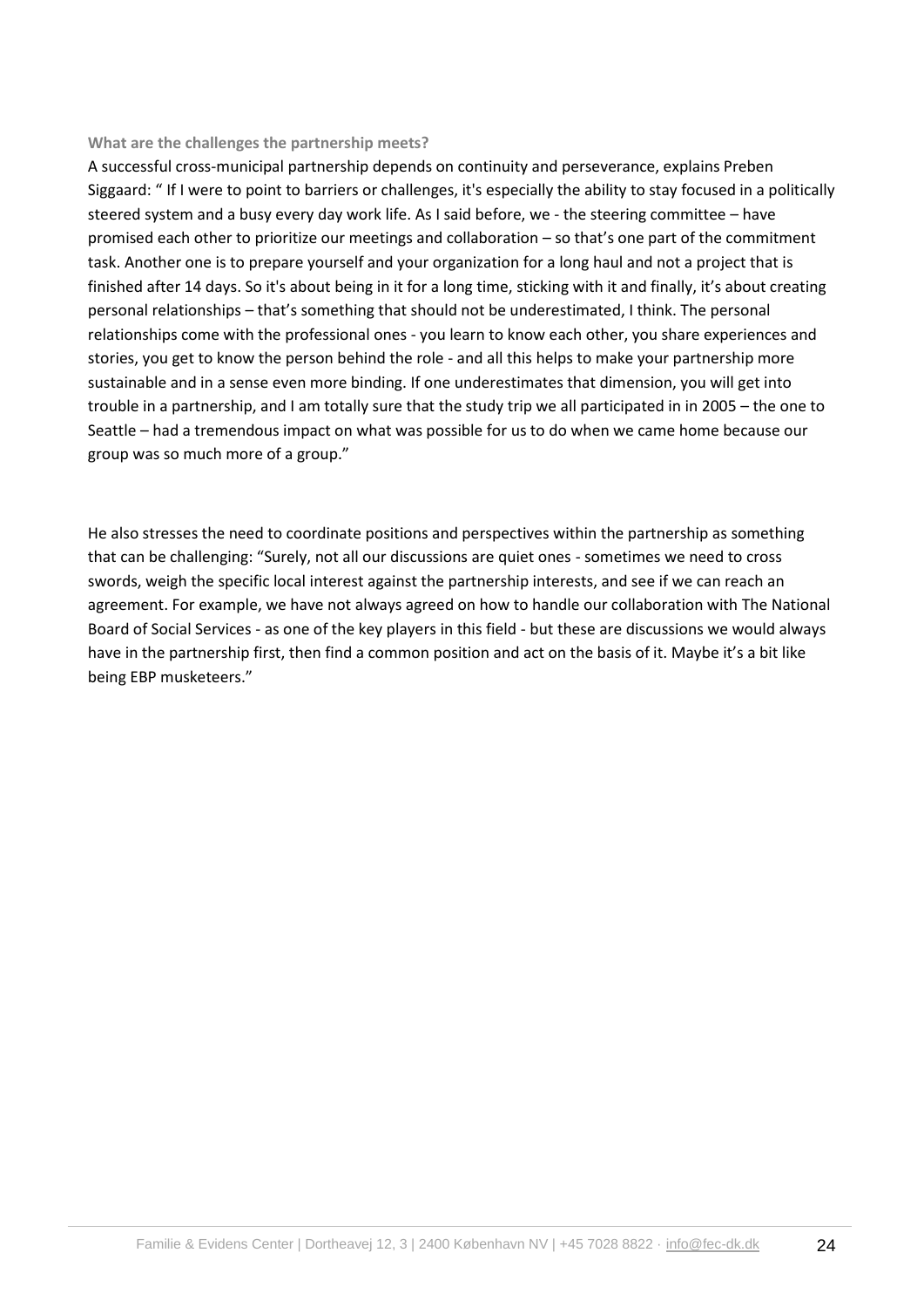#### **Literature**

**Brink, Tove (2011).** Passion og empati er sammenhængende dualiteter for vækst hos netværkssamarbejdende SMVere. Forskningsbaseret paper, Esbjerg: Syddansk Universitet

**Dahl, Kristian** & Thorkil Molly-Søholm (2012). Leadership Pipeline i den Offentlige Sektor, København: Dansk Psykologisk Forlag.

- **Danelund, Jørgen** & Tue Sanderhage (2011). Ledelse og Styring af samarbejdende innovation: Medledelse med muligheder. I: Særensen, Eva & Jacob Torfing (eds.), Samarbejdsdrevet Innovation – i den offentlige sektor, København: Jurist- og Økonomforbundets Forlag
- **Digmann, Annemette** (2004). Ledelse med Vilje Offentlig ledelse i nyt perspektiv
- **Digmann, Annemette** (2006). Ledelse med udsigt nye horisonter via nye metoder, København: Jurist- og Økonomforbundets Forlag, DJØF.
- **Digmann, Annemette** & Claus I. Sørensen (2006). Dialog mellem ledelsesniveauerne Hvorfor er det så svært? Tilgængelig på[: http://www.lederweb.dk/Strategi/Kommunikation/Artikel/79665/Dialog](http://www.lederweb.dk/Strategi/Kommunikation/Artikel/79665/Dialog-mellem-ledelsesniveauerne---hvorfor-er-det-sa-svart)[mellem-ledelsesniveauerne---hvorfor-er-det-sa-svart](http://www.lederweb.dk/Strategi/Kommunikation/Artikel/79665/Dialog-mellem-ledelsesniveauerne---hvorfor-er-det-sa-svart)

**Ejersbo, Niels** & Carsten Greve (2005). Modernisering af den offentlige sektor. København: Børsens Forlag.

**Epinion** (2007). Fakta om professionalisering af ledelse, København: Sekretariatet for Ministerudvalget

- **Finansministeriet** (2001). Ledelse på dagsordenen Perspektiver på bedre ledelse i den offentlige sektor, København: Finansministeriet.
- **Goldschmidt, Lars** og Ole Fogh Kirkeby (2005). Fusionsledelse i det offentlige en huspostil for strukturreformens ledere, København: Børsen Offentlig Ledelse

**Greve, Carsten** (2007). Offentlig ledelse og styring. København: Jurist- og Økonomforbundet

**Greve, Carsten** (2001). Offentlig ledelse og styring i bevægelse.

**Hood, Christopher** (1995). The "new public management" in the 1980's: Variations on a theme. *Accounting organization and society.* 20(2/3), 93-109.

**Klaudi Klausen, Kurt** (2008). Skulle det være noget særligt?, København: Børsen.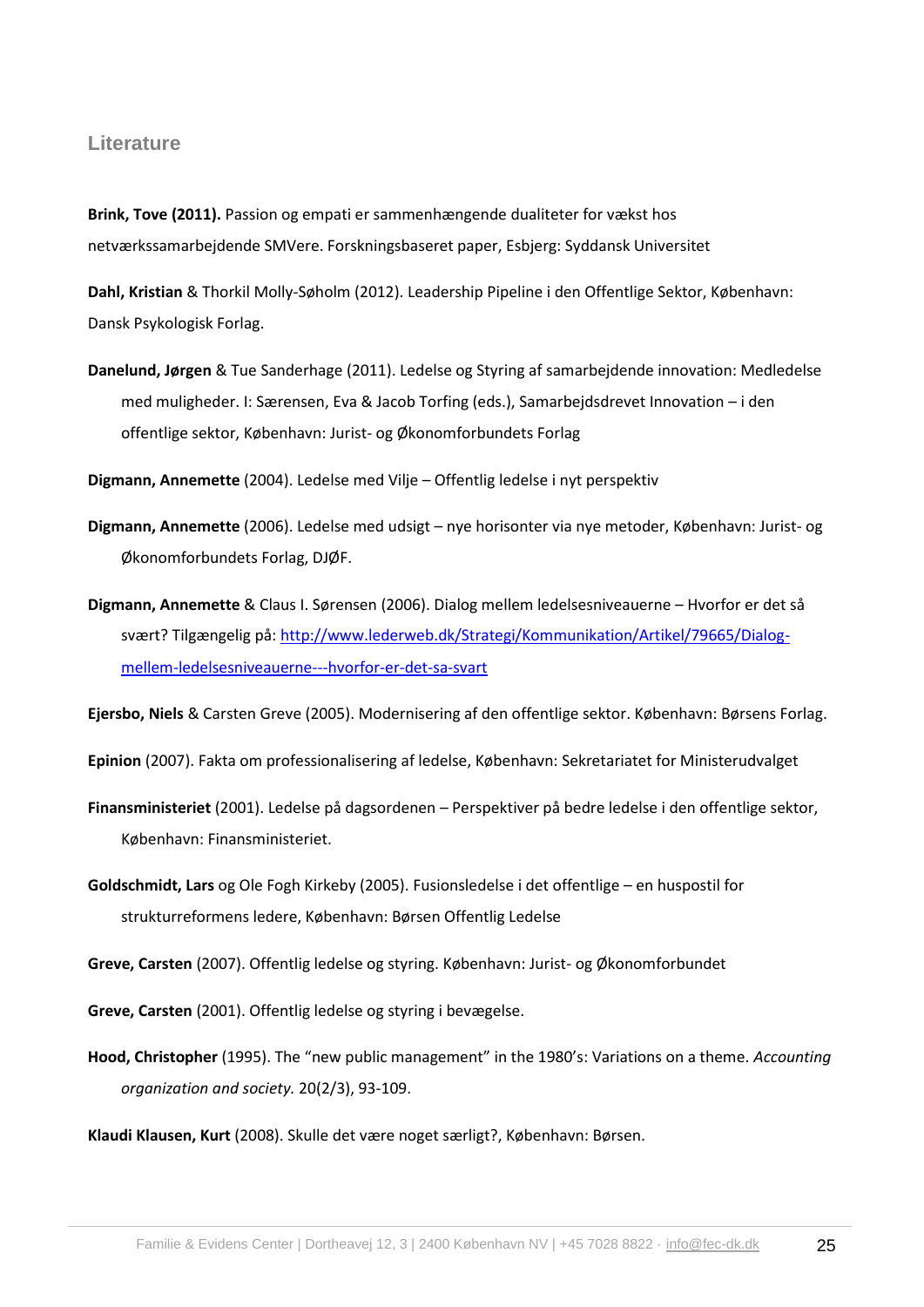**Klaudi Klausen, Kurt** (2006). Institutionsledelse, ledere, mellemledere og sjakbajser i det offentlige

- **Koss Rasmussen, Rasmus** (2011). Democratizing Management Innovation? How do Public Sector Organizations use Collaboration with Stakeholders for Open Management Innovation?, Copenhagen: Copenhagen Business School, Research Proposal
- **Koss Rasmussen, Rasmus** (2010/2011). Styringslaboratorier: Åben, brugerdreven innovation af styring som principielt alternativ til New Public Management. I: Økonomistyring og Informatik, 26 (5), 453-474.

**Lockert Lange, Elisabeth** (2012). Fra vision til handling. I: LFSNyt, vol. 39 (7), pp. 7-9.

- **Majgaard, Klaus** (2012). Jagten på autenticitet i offentlig styring, del 4: At udvikle styringen inde fra. I: Økonomistyring og Informatik, no.27 (3), pp. 367-446.
- **Melander, Preben** (2008). Det fortrængte offentlige lederskab offentlig ledelse efter New Public Management. København: Jurist- og Økonomforbundets Forlag, DJØF.
- **Melander, Preben** (2008). Laboratoriemodellen en samarbejdsmetode til at gøre styringssystemer mere praksisnære og meningsfulde. I: *Økonomistyring & Informatik*. 24 (1), 103-111.
- **Pedersen, Dorthe** (2012). Offentligt lederskab efter New Public Management, pp. 27-48 in: Hall, Lonni & Svend Tabor (eds.), *Ledelse af Velfærd: Mod, besindighed, retfærdighed*, København: Hans Reitzels Forlag.
- **Pedersen, Dorthe** (2008). Genopfindelsen af den offentlige sektor, København: Børsen.
- **Pedersen, Dorthe** & Jean Hartley (2008). The changing context of public leadership and management: Implications for roles and dynamics. I: *International Journal of Public Sector Management*, vol 21 (4), pp. 327-339.
- **Pedersen, Dorthe** & Carsten Greve (2007). Strategisk offentlig ledelse i reformernes tidsalder. I: *Ledelse og Erhvervsøkonomi*, no. 4, 195-206
- **Pedersen, Dorthe** (2004). Offentlig ledelse i managementstaten, København: Samfundslitteratur.
- **Pestoff, Victor** (2011). New Public Governance and Accountability Some Jewels in a Treasure Chest, Lecture on May 3, 2011 at the CIES program on Corporate Social Responsibility and Social Enterprise in Atlanta, Georgia. Available at:

[http://www.grupcies.com/boletin/images/stories/PDFBoletin/articuloi\\_edic\\_91.pdf](http://www.grupcies.com/boletin/images/stories/PDFBoletin/articuloi_edic_91.pdf)